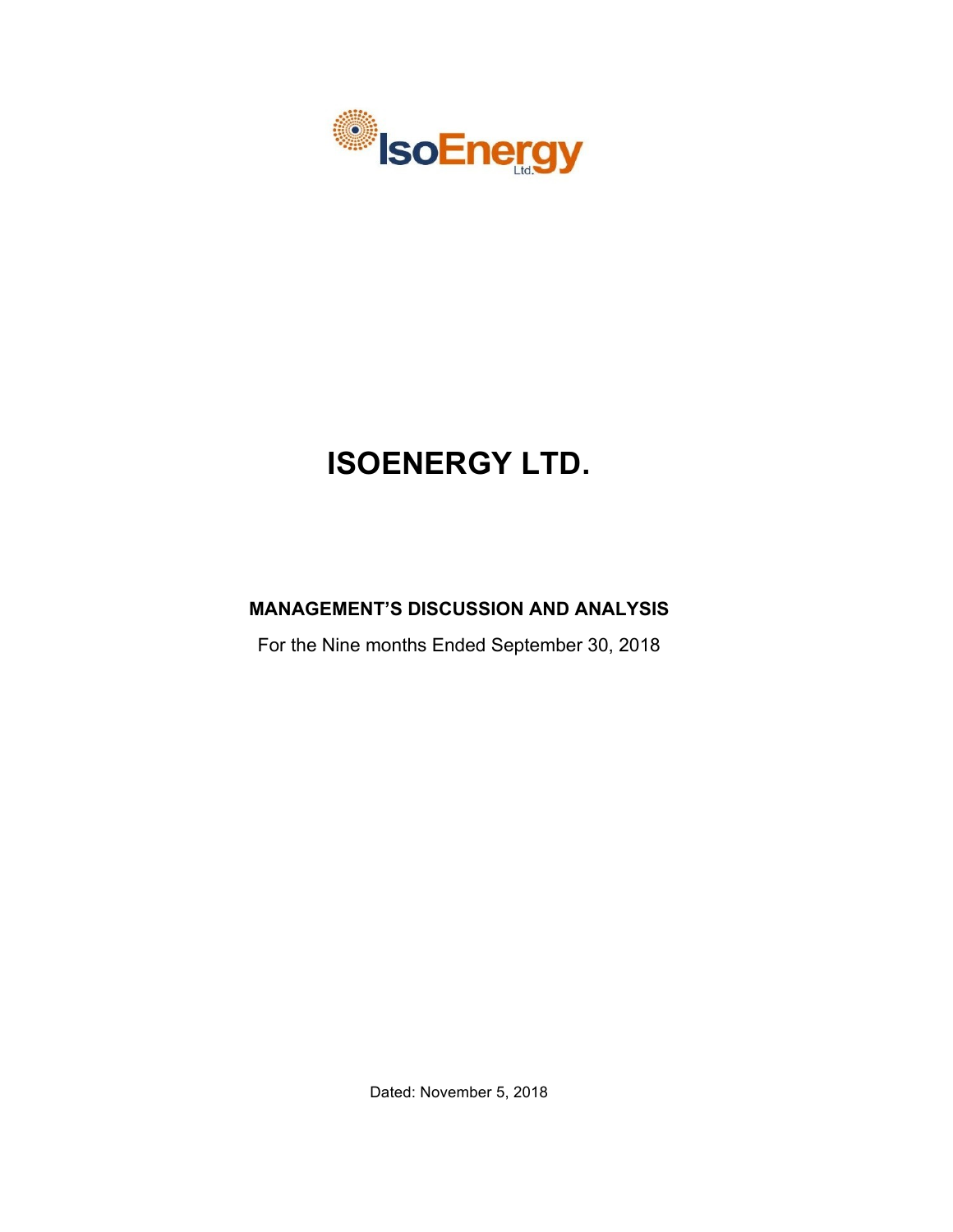# **GENERAL**

This management's discussion and analysis ("**MD&A**") is management's interpretation of the results and financial condition of IsoEnergy Ltd. ("**Iso**" or the "**Company**") for the nine months ended September 30, 2018 and includes events up to the date of this MD&A. This discussion should be read in conjunction with the unaudited condensed consolidated interim financial statements for the three and nine months ended September 30, 2018 and 2017 and the notes thereto (together, the "**Interim Financial Statements**") and other corporate filings, including the audited financial statements for the period ended December 31, 2017 (the "**Annual Financial Statements**"), all of which are available under the Company's profile on SEDAR at www.sedar.com. All dollar figures stated herein are expressed in Canadian dollars, unless otherwise specified. This MD&A contains forward-looking information. Please see "Note Regarding Forward-Looking Information" for a discussion of the risks, uncertainties and assumptions used to develop the Company's forward-looking information.

# **Technical Disclosure**

All scientific and technical information in this MD&A has been reviewed and approved by Mr. Steve Blower, P.Geo., Vice President – Exploration for IsoEnergy. Mr. Blower is a qualified person for the purposes of National Instrument 43-101 *Standards of Disclosure for Mineral Projects ("***NI 43-101***")*. Mr. Blower has verified the sampling, analytical, and test data underlying the information or opinions contained herein by reviewing original data certificates or reviewing the data collection protocols.

For additional information regarding the Company's Radio project and Thorburn Lake project, including its quality assurance and quality control procedures, please see the technical report entitled "Technical Report for the Radio Project, Northern Saskatchewan" dated effective August 19, 2016 and the technical report entitled "Technical Report for the Thorburn Lake Project, Northern Saskatchewan" dated effective September 26, 2016, respectively, in each case, on the Company's profile at www.sedar.com.

The historical mineral resource estimate at the Mountain Lake project referred to below, was reported in the technical report entitled "Mountain Lake Property, Nunavut" and dated February 15, 2005. This resource is a historical estimate and a qualified person has not done sufficient work to classify the historical estimate as a current mineral resource estimate. As a result, the historical estimate is not being treated as a current mineral resource. However, the Company believes that the historical estimate is relevant and reliable, as it was prepared by a "qualified person" (as defined in NI 43-101) with significant experience with the project, using methods that were standard in the industry.

The historical estimate was prepared with the polygonal method using only intervals greater than 0.1%  $U_3O_8$  with a vertical thickness of at least 1.0 metre. Polygon sides were determined by drawing lines perpendicular to, and one half the distance to each adjacent drill hole. Estimated uranium was then obtained by multiplying the polygon areas by their thickness, a specific gravity of 2.5, and the grade of the drill hole interval. The mineral resource was classified as inferred.

In order to upgrade or verify the historical estimate as a current mineral resource estimate, the Company anticipates that it will need to incorporate the drilling data collected by Triex Minerals Corp. and Pitchstone Exploration Ltd. between 2006 and 2008. There are no more recent estimates available to the Company.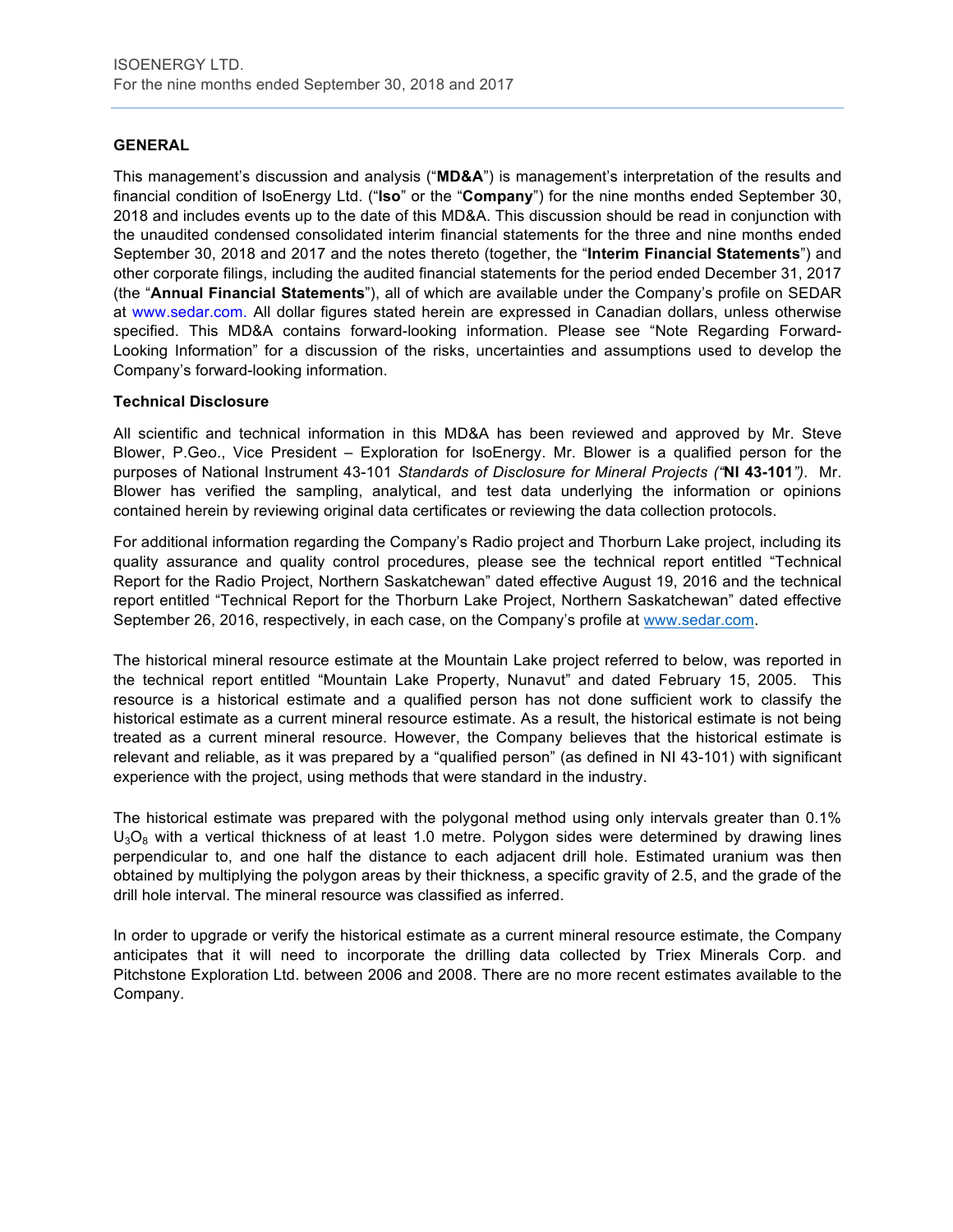# **BACKGROUND**

#### **Overview**

IsoEnergy was incorporated on February 2, 2016 under the *Business Corporations Act* (British Columbia) as a wholly-owned subsidiary of NexGen Energy Ltd. ("**NexGen**") to acquire certain exploration assets of NexGen. NexGen is a Canadian based uranium exploration company focused on the advancement of its Rook 1 Project in the Athabasca Basin, Saskatchewan. On October 19, 2016, IsoEnergy was listed on the TSXV as a Tier 2 Mining Issuer. NexGen's common shares are listed and posted for trading on the Toronto Stock Exchange and NYSE American LLC. As of the date hereof, NexGen holds 58.9% of the outstanding IsoEnergy common shares. Subsequently, several other properties have been acquired via acquisition or staking.

The principal business activity of IsoEnergy is the acquisition and exploration of uranium mineral properties, principally in the Athabasca Basin of Saskatchewan. IsoEnergy's uranium mineral properties are summarized in Table 1 below.

| Area         | Project                | <b>Hectares</b> | Date<br><b>Acquired</b> | <b>Acquisition Type</b> | <b>Encumbrances</b>           |
|--------------|------------------------|-----------------|-------------------------|-------------------------|-------------------------------|
| Saskatchewan | Radio                  | 805             | 2016                    | Spun-out from NexGen    | 2% NSR*                       |
|              | Thorburn Lake          | 2,802           | 2016                    | Spun-out from NexGen    | 1% NSR and 10% Cl**           |
|              | 2Z                     | 354             | 2016                    | Spun-out from NexGen    | 2% NSR*                       |
|              | Carlson Creek          | 759             | 2016                    | Spun-out from NexGen    | 1% NSR and 10% Cl**           |
|              | Madison                | 1,347           | 2016                    | Spun-out from NexGen    | 2% NSR*                       |
|              | North Thorburn         | 1.708           | 2016                    | Purchased               | None                          |
|              | Geiger                 | 12,593          | 2017/8                  | Purchased               | NPI applies to some claims*** |
|              | Fox                    | 1.374           | 2017                    | Staked                  | None                          |
|              | East Rim               | 6.703           | 2017                    | Staked                  | None                          |
|              | Full Moon              | 4,872           | 2017                    | Staked                  | None                          |
|              | Whitewater             | 27,529          | 2018                    | Staked                  | None                          |
|              | Larocque East          | 3.155           | 2018                    | Purchased               | None                          |
|              | <b>Whitewater East</b> | 1,147           | 2018                    | Staked                  | None                          |
|              | subtotal               | 65,148          |                         |                         |                               |
| Nunavut      | Mountain Lake          | 5,625           | 2016                    | Staked                  | None                          |
|              |                        | 70,773          |                         |                         |                               |

Table 1 – Summary of Uranium Mineral Properties

\* 2% Net Smelter Royalty ("**NSR**") on minerals other than diamonds, plus a 2% Gross Overriding Royalty on diamonds

\*\* 1% NSR plus a 10% Carried Interest ("**CI**"). The CI can be converted to an additional 1% NSR at the Holder's option.

\*\*\* Sliding scale Net Profits Interest ("NPI") ranging between 0% and 20% applies to a 7.5% interest in certain claims.

Figure 1 shows the location of the Company's properties in Saskatchewan.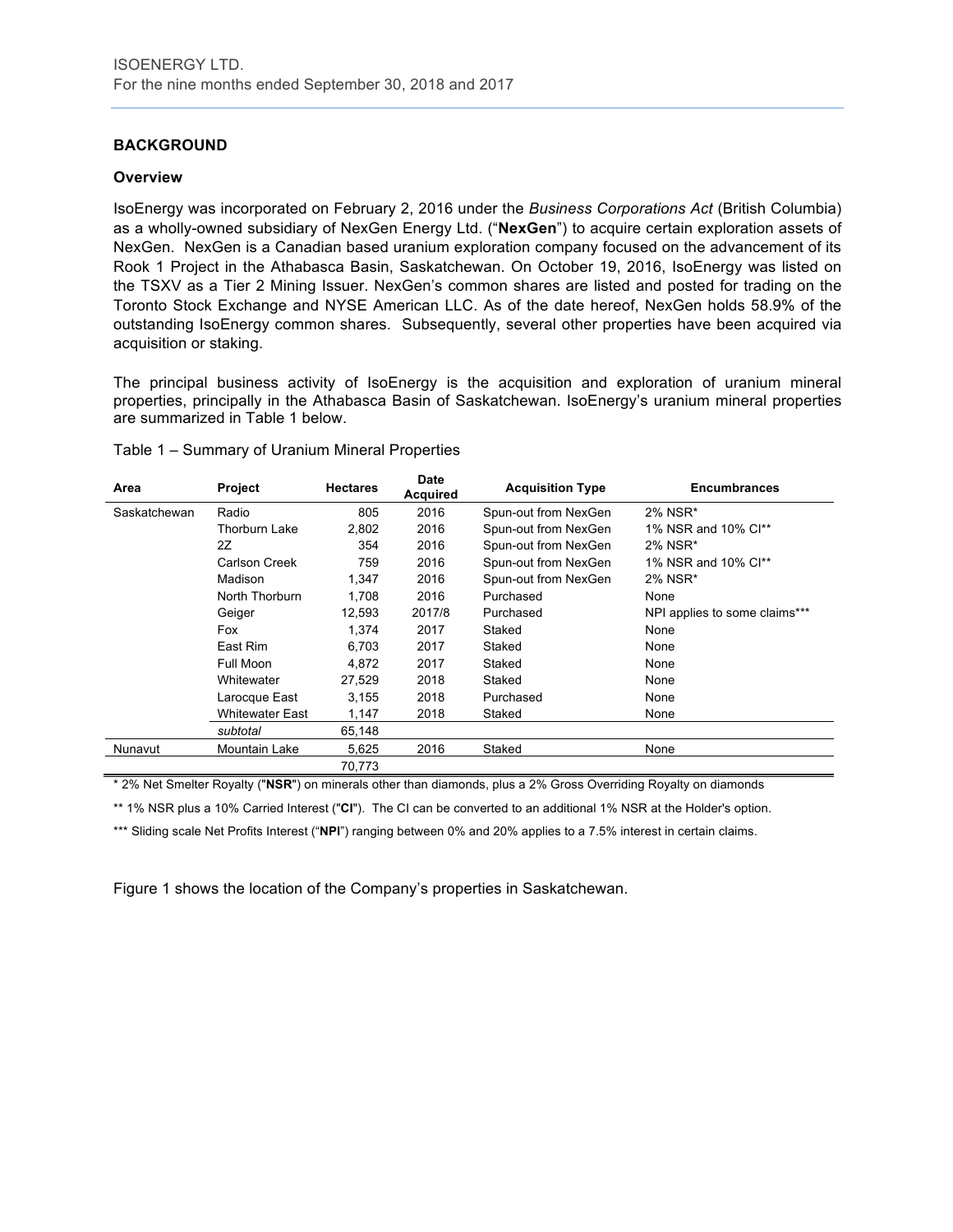# Figure 1 – Property Location Map



# **OVERALL PERFORMANCE**

#### **General**

In the nine months ended September 30, 2018, the Company carried out exploration work on some of its properties in the Athabasca Basin, primarily Geiger, and increased its property portfolio by way of acquisition and staking, all as more particularly discussed below under "Results of Operations".

As an exploration stage company, IsoEnergy does not have revenues and is expected to generate operating losses. As at September 30, 2018, the Company had cash of \$1,853,594, an accumulated deficit of \$6,335,462 and working capital (defined as current assets less accounts payable and accrued liabilities) of \$1,898,346.

The Interim Financial Statements do not include any adjustments relating to the recoverability and classification of recorded asset amounts and classification of liabilities that might be necessary should the Company be unable to continue as a going concern.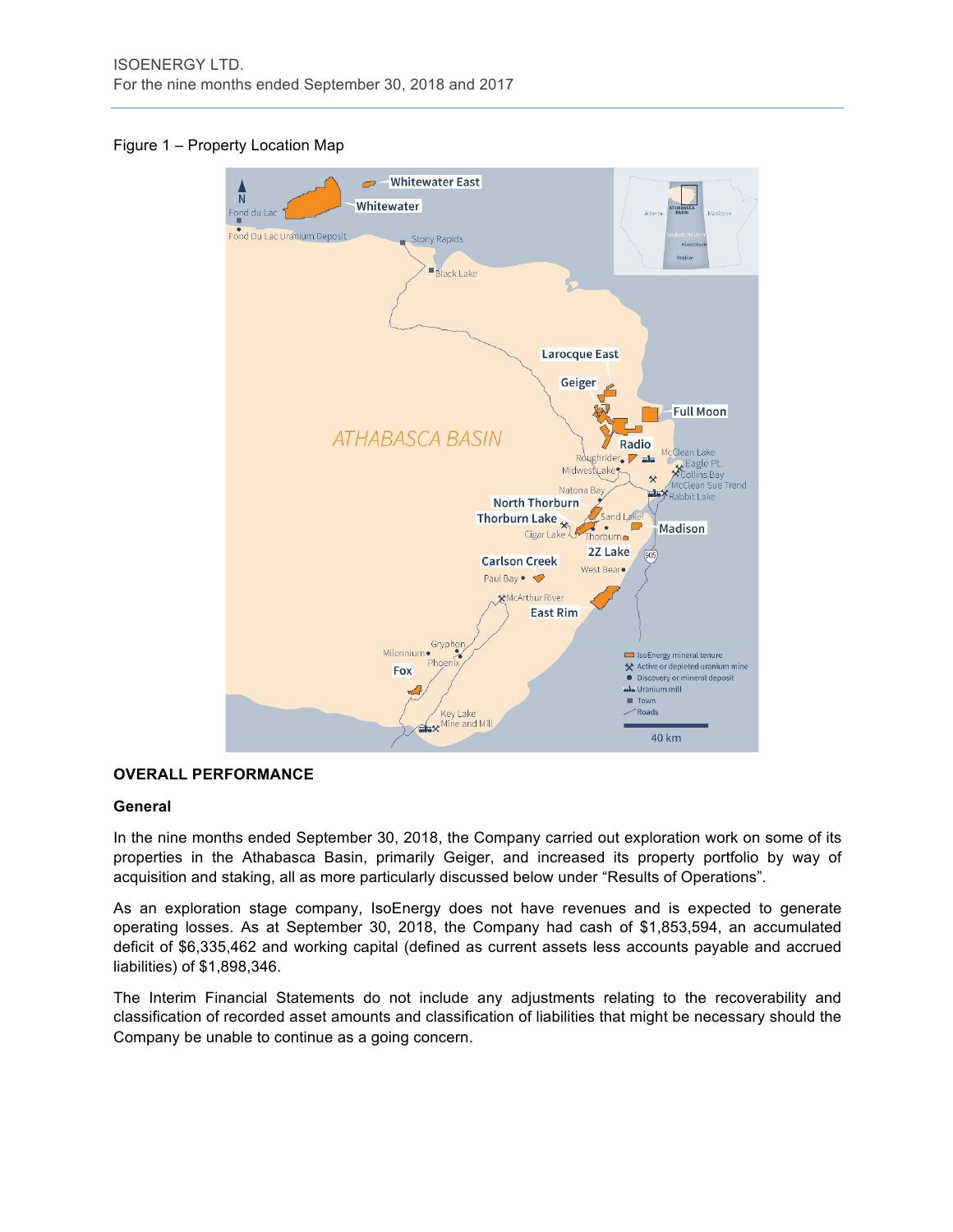# **Industry and Economic Factors that May Affect the Business**

The business of mining for minerals involves a high degree of risk. IsoEnergy is an exploration company and is subject to risks and challenges similar to companies in a comparable stage and industry. These risks include, but are not limited to, the challenges of securing adequate capital, exploration, development and operational risks inherent in the mining industry; changes in government policies and regulations; the ability to obtain the necessary permitting; as well as global economic and uranium price volatility; all of which are uncertain.

The underlying value of the Company's exploration and evaluation assets is dependent upon the existence and economic recovery of mineral reserves and is subject to, but not limited to, the risks and challenges identified above. Changes in future conditions could require material write-downs of the carrying value of the Company's exploration and evaluation assets.

In particular, the Company does not generate revenue. As a result, IsoEnergy continues to be dependent on third party financing to continue exploration activities on the Company's properties. Accordingly, the Company's future performance will be most affected by its access to financing, whether debt, equity or other means. Access to such financing, in turn, is affected by general economic conditions, the price of uranium, exploration risks and the other factors described in the section entitled "Risk Factors" included below.

#### **SELECTED FINANCIAL INFORMATION**

Management is responsible for the Interim Financial Statements referred to in this MD&A. The Audit Committee of the Company's Board of Directors has been delegated the responsibility to review and approve the Interim Financial Statements and MD&A.

The Interim Financial Statements have been prepared in accordance with IAS 34, Interim Financial Reporting, and should be read in conjunction with Iso's Annual Financial Statements, which have also been prepared in accordance with International Financial Reporting Standards ("**IFRS**") as issued by the International Accounting Standards Board ("**IASB**"). Based on the nature of the Company's activities, both presentation and functional currency is Canadian dollars.

The Company's Interim Financial Statements have been prepared using IFRS applicable to a going concern, which assumes that the Company will be able to realize its assets and discharge its liabilities in the normal course of business for the foreseeable future. The ability of the Company to continue as a going concern is dependent on its ability to obtain financing and achieve future profitable operations.

#### **Results of Operations**

The Company carries out exploration and evaluation activities. The costs of these activites are capitalized to exploration and evaluation assests and are described in the Discussion of Operations section below.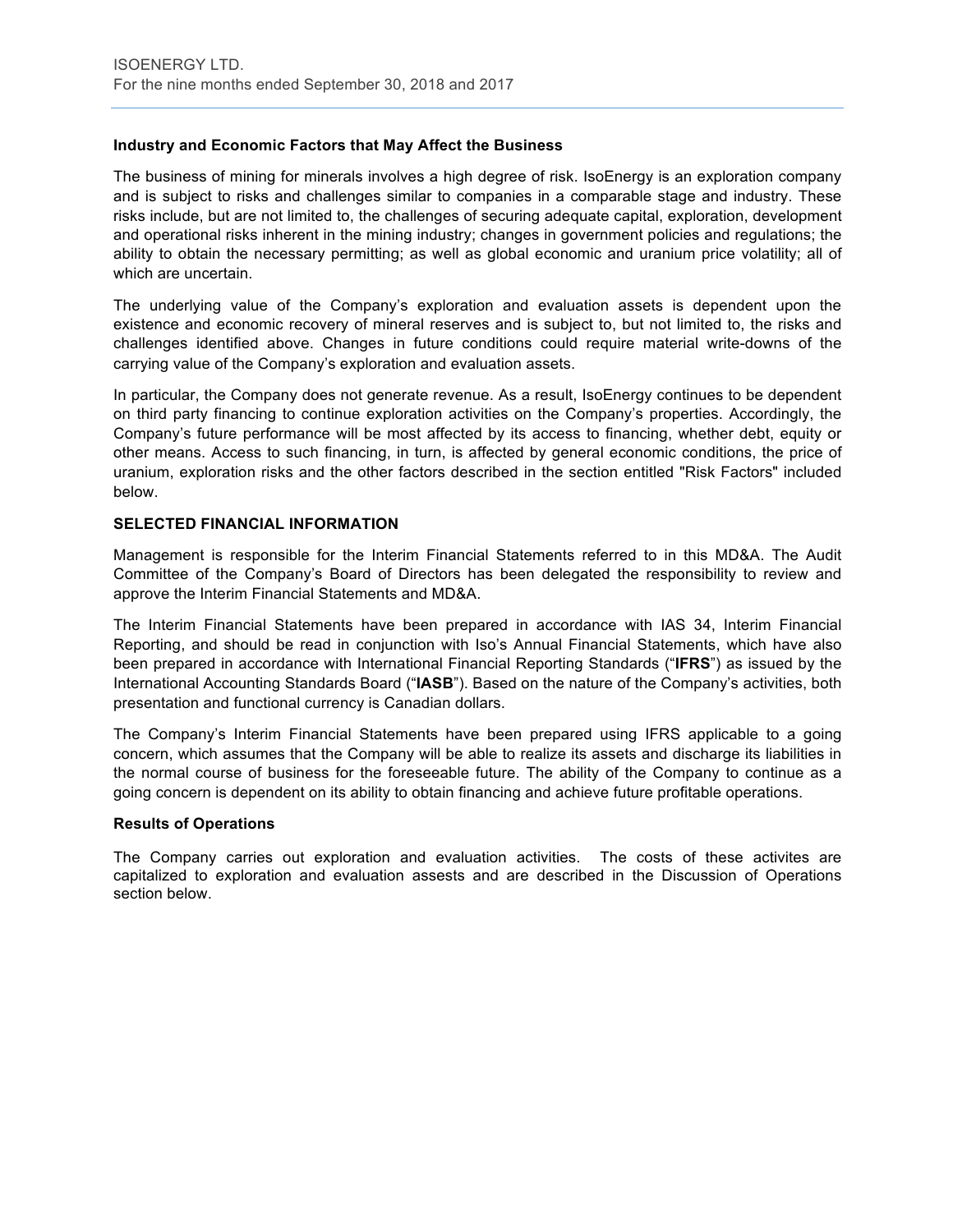The following financial data is derived from the Interim Financial Statements and should be read in conjunction with IsoEnergy 's Interim Financial Statements.

|                                                        | For the three months ended<br>September 30 |                  | For the nine months ended<br>September 30 |               |
|--------------------------------------------------------|--------------------------------------------|------------------|-------------------------------------------|---------------|
|                                                        | 2018                                       | 2017             | 2018                                      | 2017          |
| Share-based compensation                               | \$<br>158,863                              | \$<br>259,821    | \$<br>275,759                             | \$<br>840,758 |
| Administrative salaries, contract and<br>director fees | 155,737                                    | 172,592          | 479,031                                   | 536,373       |
| Investor relations                                     | 261,313                                    | 39,378           | 353,409                                   | 150,734       |
| Office and administrative                              | 37,035                                     | 35,912           | 110,749                                   | 112,708       |
| Professional fees                                      | 12,545                                     | 173,224          | 126,653                                   | 287,851       |
| Travel                                                 | 13,375                                     | 16,624           | 81,654                                    | 136,189       |
| Public company costs                                   | 14,961                                     | 29,499           | 83,545                                    | 60,696        |
| Interest income                                        | (7, 972)                                   | (14, 183)        | (21, 250)                                 | (14, 629)     |
| Loss from operations                                   | (645,857)                                  | (712,867)        | (1,489,550)                               | (2, 110, 680) |
| Deferred income tax recovery                           | 128,856                                    | 95,885           | 182,429                                   | 24,610        |
| Loss and comprehensive loss                            | (517,001)<br>\$                            | (616, 982)<br>\$ | \$(1,307,121)                             | \$(2,086,070) |

During the three and nine months ended September 30, 2018, the Company recorded a loss of \$517,001 and \$1,307,121, respectively compared to \$616,982 and \$2,086,070 in the three and nine months ended September 30, 2017, respectively. The loss was lower in the three and nine months ended September 30, 2018 as compared to the three and nine months ended September 30, 2017 due primarily to a decrease in share-based compensation and professional expenses in 2018, partially offset by an increase in investor relations costs.

Share-based compensation charged to the statement of loss and comprehensive loss was \$275,759 in the nine months ended September 30, 2018 compared to \$840,758 in the nine months ended September 30, 2017. Share-based compensation chargeded to the statement of loss and comprehensive loss was \$158,863 in the three months ended September 30, 2018 compared to \$259,821 in the three months ended September 30, 2017. The stock-based compensation expense is a non-cash charge calculated using the graded vesting method of the Black-Scholes values. Stock options granted to directors, consultants and employees vest over two years with the corresponding share-based compensation expense being recognized over this period. Variances in share-based compensation expense are expected from period to period depending on many factors, including whether options are granted in a period and whether options have fully vested or have been cancelled in a period. In October 2016, the Company granted 3,775,000 options with a weighted average fair value per option of \$0.69 with this value being recognized over the vesting period, in 2016 and 2017. During the nine months ended September 30, 2017, an additional 300,000 stock options were granted with a weighted average fair value per option of \$0.68 with the value being recognized over the vesting period of the options in 2017 and 2018. In the nine months ended September 30, 2018 there were 1,560,000 options granted with a fair value per option of \$0.28 with the value being recognized over the vesting period of the options in 2018 and 2019. In the nine months ended September 30, 2018, 615,000 options were forfeited resulting in a reversal of \$96,202 of charges recorded in prior periods.

Administrative salaries and directors' fees at \$155,737 and \$479,031 for the three and nine months ended September 30, 2018, respectively were lower than the three and nine months ended September 30, 2017 which were \$172,592 and \$536,373, respectively, due to a reduction in the number of directors and employees early in the second quarter of 2018.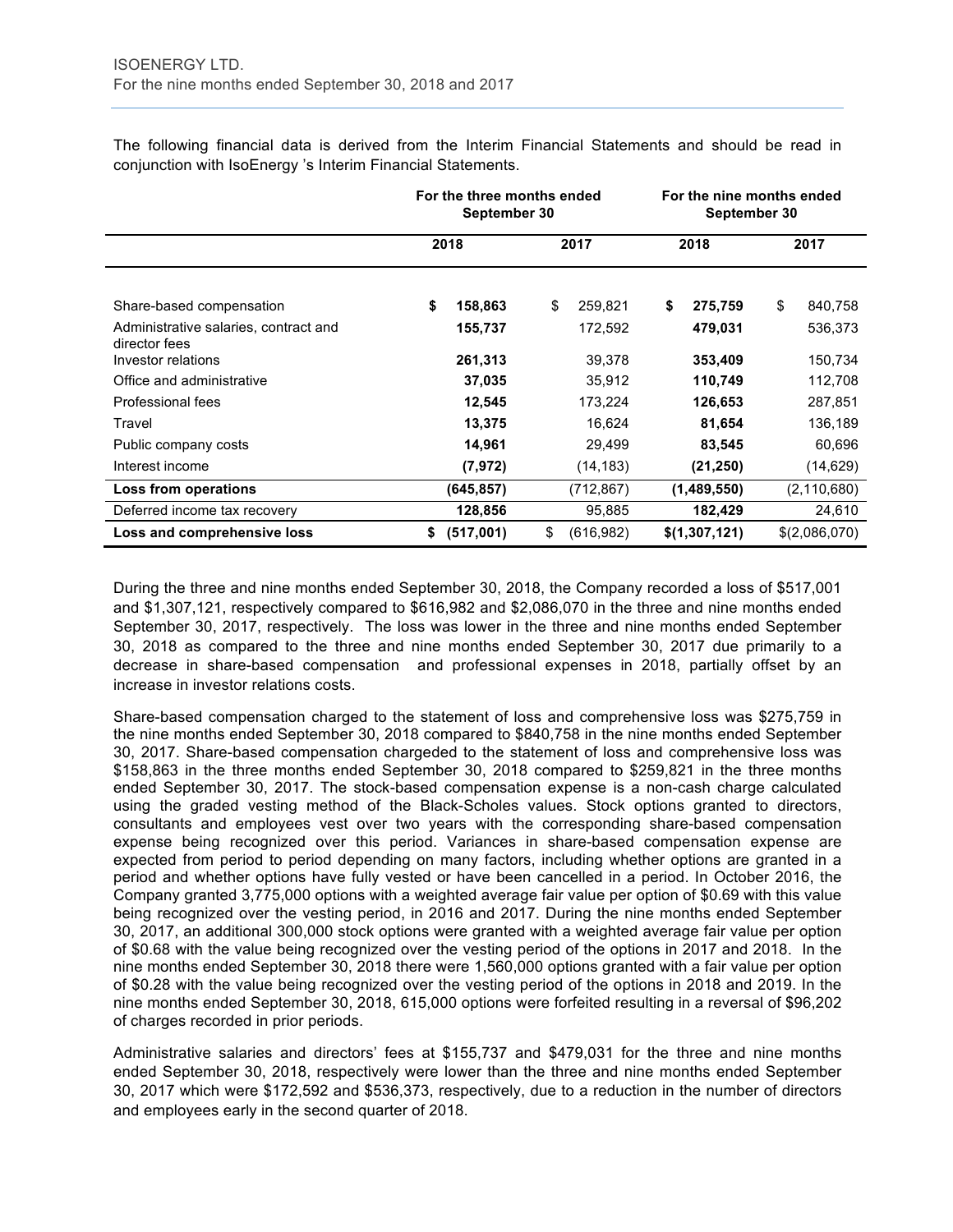Investor relations expenses were \$261,313 and \$353,409 for the three and nine months ended September 30, 2018, respectively, compared to \$39,378 and \$150,734 in the three and nine months ended September 30, 2017, respectively, and related primarily to costs incurred in communicating with existing and potential shareholders. The costs were higher in 2018 due to increased investor relations activity in an improving uranium market.

Office and administrative expenses were \$37,035 and \$110,749 for the three and nine months ended September 30, 2018, respectively, compared to \$35,912 and \$112,708 in the three and nine months ended September 30, 2017, respectively, and consisted of office rent and other general administrative costs. Other general administrative expenses included communication, professional membership dues, bank charges and staff training.

Professional fees were \$12,545 and \$126,653 for the three and nine months ended September 30, 2018, respectively, compared to \$173,224 and \$287,851 for the three and nine months ended September 30, 2017, respectively. Professional fees consisted of legal fees related to the Company's business development activities, as well as accounting and tax fees related to regulatory filings. The amounts vary depending on the business development activites and fund raising activities.

Travel expenses were \$13,375 and \$81,654 for the three and nine months ended September 30, 2018, respectively, compared to \$16,624 and \$136,189 in the three and nine months ended September 30, 2017, respectively. Travel expenses relate to business development and general corporate activities and amounts vary depending on projects and activities being undertaken.

Public company costs were \$14,961 and \$83,545 for the three and nine months ended September 30, 2018, respectively, compared to \$29,499 and \$60,696 in the three and nine months ended September 30, 2017 respectively, and consisted primarily of costs associated with the Company's continuous disclosure obligations, listing fees, transfer agent costs, press releases and other shareholder communications. The listing fees were higher in the nine months ended September 30, 2018 due to OTC listing fees (listed in July 2017). The listing costs were lower in the three months ended September 30, 2018 due to the initial fees associated with allowing IsoEnergy's shares to trade through the Depository Trust Company in the United States which improves liquidity for investors in the United States.

The Company recorded interest income of \$7,972 and \$21,250 in the three and nine months ended September 30, 2018, respectively, compared to \$14,183 and \$14,629 on the three and nine months ended September 30, 2017 and represent interest earned on cash balances. The funds were invested in interest bearing accounts in the second quarter of 2017. Cash balances were higher in the third quarter of 2017 than in 2018.

The Company records a deferred tax recovery or expense which is comprised of a recovery on losses recognized in the period and the release of flow-through share premium liability which is offset by the flow-through share renunciation and is summarized below.

The Company raises some of its funds through the issuance of flow-through shares. Based on Canadian tax law, the Company is required to spend this amount on eligible exploration expenditures by December 31 of the year after the shares are issued. The premium paid for each flow-through share, which is the price paid for the flow-through share over the market price of an ordinary share, is recorded as a flowthrough share premium liability. The liability is subsequently reduced when the required exploration expenditures are made, and accordingly, a recovery of flow-through premium is then recorded as a deferred tax benefit.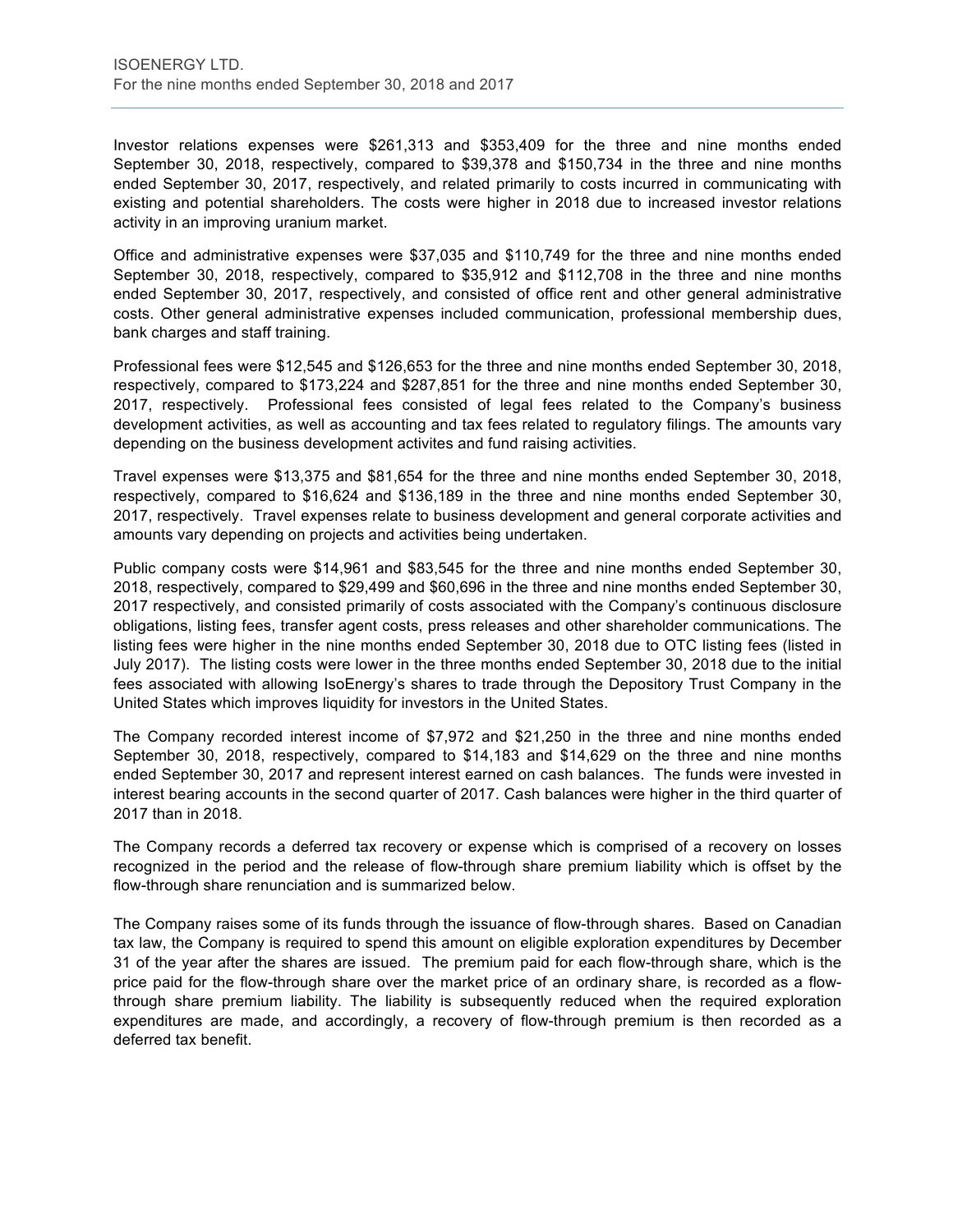|                                                                    | For the three months ended<br>September 30 |            |    |           | For the nine months ended<br>September 30 |            |   |            |
|--------------------------------------------------------------------|--------------------------------------------|------------|----|-----------|-------------------------------------------|------------|---|------------|
|                                                                    |                                            | 2018       |    | 2017      |                                           | 2018       |   | 2017       |
| Deferred income taxes related to operations                        | S                                          | 138.659    | \$ | 122.826   | S                                         | 331.917    | S | 342.753    |
| Flow-through renunciation<br>Release of flow-through share premium |                                            | (191, 179) |    | (40, 614) |                                           | (493, 239) |   | (479, 637) |
| liability                                                          |                                            | 181,376    |    | 13.673    |                                           | 343,751    |   | 161,494    |
|                                                                    | S                                          | 128,856    | S  | 95.885    |                                           | 182.429    | S | 24.610     |

In the nine months ended September 30, 2018, this resulted in a recovery of \$182,429 compared to \$24,610 in the nine months ended September 30, 2017 due primarily to a higher release of the flowthrough share premium. In the nine months ended September 30, 2018 the Company renounced \$1,823,620 (nine months ended September 30, 2017 - \$1,776,429) of flow-through share expenditures. Despite similar spending, the release of flow-through share premium liability in 2018 was higher due to the higher premium received on the flow through shares issued in 2018, as they were charitable flowthrough shares.

# **Financial Position**

The following financial data is derived from the Interim Financial Statements and should be read in conjunction with IsoEnergy 's Interim Financial Statements.

|                                                                                                 | <b>September 30, 2018</b> | December 31, 2017 |
|-------------------------------------------------------------------------------------------------|---------------------------|-------------------|
| Exploration and evaluation assets                                                               | \$<br>43,131,373          | \$<br>39,065,805  |
| Total assets                                                                                    | \$<br>45.117.609          | \$<br>42,515,778  |
| Total current liabilities                                                                       | \$<br>40.402              | \$<br>247.061     |
| Total non-current liabilities                                                                   | \$<br>433.122             | \$<br>280.740     |
| Working capital $(1)$                                                                           | \$<br>1.898.346           | \$<br>3,254,131   |
| Cash dividends declared per share                                                               | Nil                       | Nil               |
| (4) Mericina conital is defined as surrant coeste less cossuite payable and cossued lightlities |                           |                   |

(1) Working capital is defined as current assets less accounts payable and accrued liabilities.

During the nine months ended September 30, 2018 the Company capitalized \$2,180,271 of deferred exploration costs and \$1,885,297 of acquisition costs. See "Discussion of Operations" below.

#### **DISCUSSION OF OPERATIONS**

#### **Corporate Activities in 2017**

In February 2017, the Company acquired the Mountain Lake uranium deposit in the Hornby Bay Basin, Nunavut. The property consists of five claims totaling 5,625 hectares and was acquired by staking. Mountain Lake is located 100 kilometres southwest of the coastal community of Kugluktuk. The property contains a historical inferred mineral resource estimate of 8.2 million pounds  $U_3O_8$  with an average grade of 0.23%  $U_3O_8$  contained in 1.6 million tonnes of mineralization.

On May 26, 2017, the Company completed a private placement of 999,999 flow-through common shares at a price of \$1.10 per share, raising aggregate gross proceeds of \$1,099,999.

On July 5, 2017, the Company acquired a 100% interest in the Radio property in exchange for 3,000,000 common shares in the Company. The Company previously had the right to earn a 70% right, title and interest in the Radio property upon incurring \$10,000,000 of expenditures on the Radio Project by July 5, 2017.

On July 26, 2017, IsoEnergy began trading on the OTCQX under the symbol "ISENF".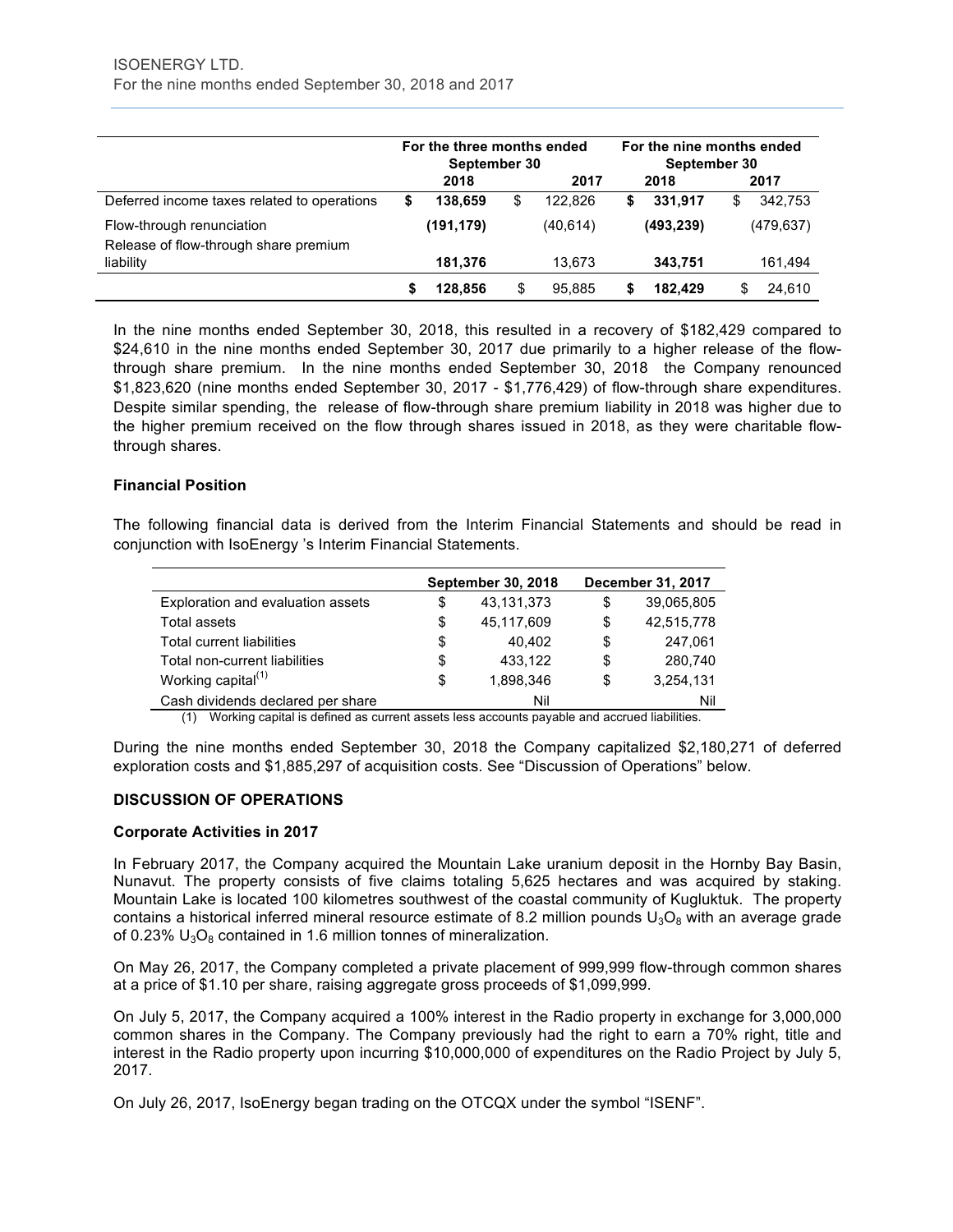On August 8, 2017, IsoEnergy acquired a 100% interest in three mineral claims constituting the 4,188 hectare Geiger property (which has subsequently been expanded) in the Eastern Athabasca Basin of Saskatchewan in exchange for an aggregate of 1,000,000 common shares in the Company and a cash payment of \$100,000.

The Geiger property is located adjacent to the Wollaston-Mudjatik transition zone - a major crustal suture in the eastern Athabasca Basin. Sandstone cover at the Geiger property is relatively thin and ranges between 101 metres and 358 metres in previous drilling. A total of 56 historic drill holes have been completed at the Geiger property along 20 kilometres of graphitic conductors. High grade basement hosted uranium mineralization is present on the Geiger property. Historic drill hole HL-50 intersected  $2.74\%$  U<sub>3</sub>O<sub>8</sub> over 1.2 metres in the basement on the H11 South conductor. Additionally, historic drill hole HL-48 intersected 0.18%  $U_3O_8$  over 0.6 metres above the unconformity along the H11 North conductor. Numerous untested gaps up to 1,000 metres long are present on the majority of the conductors on the property.

In November, 2017, the Company staked three new 100% owned uranium exploration properties called Fox, East Rim and Full Moon in the Eastern Athabasca Basin of Saskatchewan. IsoEnergy has also staked additional claims that have been consolidated into the Geiger property discussed above. The aggregate area of all new claims is 14,554 hectares.

Effective December 21, 2017, the Company sold its interest in IsoOre, for nominal consideration and as of December 31, 2017, the Company did not have any subsidiaries.

#### **Recent Developments**

On January 16, 2018 the Company staked the 25,966-hectare Whitewater property along the north rim of the Athabasca basin.

On March 29, 2018, the Company acquired a 100% interest in 33 mineral claims in the Dawn Lake property constituting the 6,800 hectare Dawn Lake North Block in the Eastern Athabasca Basin of Saskatchewan, in exchange for \$200,000 in cash and 3,330,000 common shares. Dawn Lake North is contiguous with IsoEnergy's recently acquired Geiger property and is located 10 kilometres northwest of IsoEnergy's Radio property and 15 kilometres northwest of Orano Canada's McClean Lake uranium mine and mill. It is treated as an expansion of the Geiger property and the combined set of claims are referred to as Geiger. The total area of the expanded Geiger property is 12,593 hectares.

On April 19, 2018, the Company closed a flow-through and non-flow-through non-brokered private placement. The Company has issued 1,675,000 flow-through units (the "**FT Units**") at \$0.54 per FT Unit and 3,095,520 non-flow-through units (the "**Units**") at \$0.40 per Unit raising aggregate gross proceeds of \$2,154,708. Each FT Unit consists of one flow-through common share and one-half of a share purchase warrant (each whole warrant, a "**Warrant**"), with each Warrant entitling the holder to purchase an additional common share for a period of three years at an exercise price of \$0.60. Each Unit consists of one non-flow-through common share and one-half of a Warrant.

On May 3, 2018, the Company entered into an agreement to acquire a 100% interest in 6 mineral claims constituting the 3,200 hectare Larocque East uranium exploration property in the Eastern Athabasca Basin of Saskatchewan, in exchange for \$20,000 in cash and 1,000,000 common shares (the "**Transaction**"). The Transaction closed May 9, 2018.

Additional staking was carried out to extend the Whitewater property on May 14, 2018. The total area of the Whitewater property is now 27,529 hectares. On the same day a new property called Whitewater East (1,147 hectares) was also acquired through staking.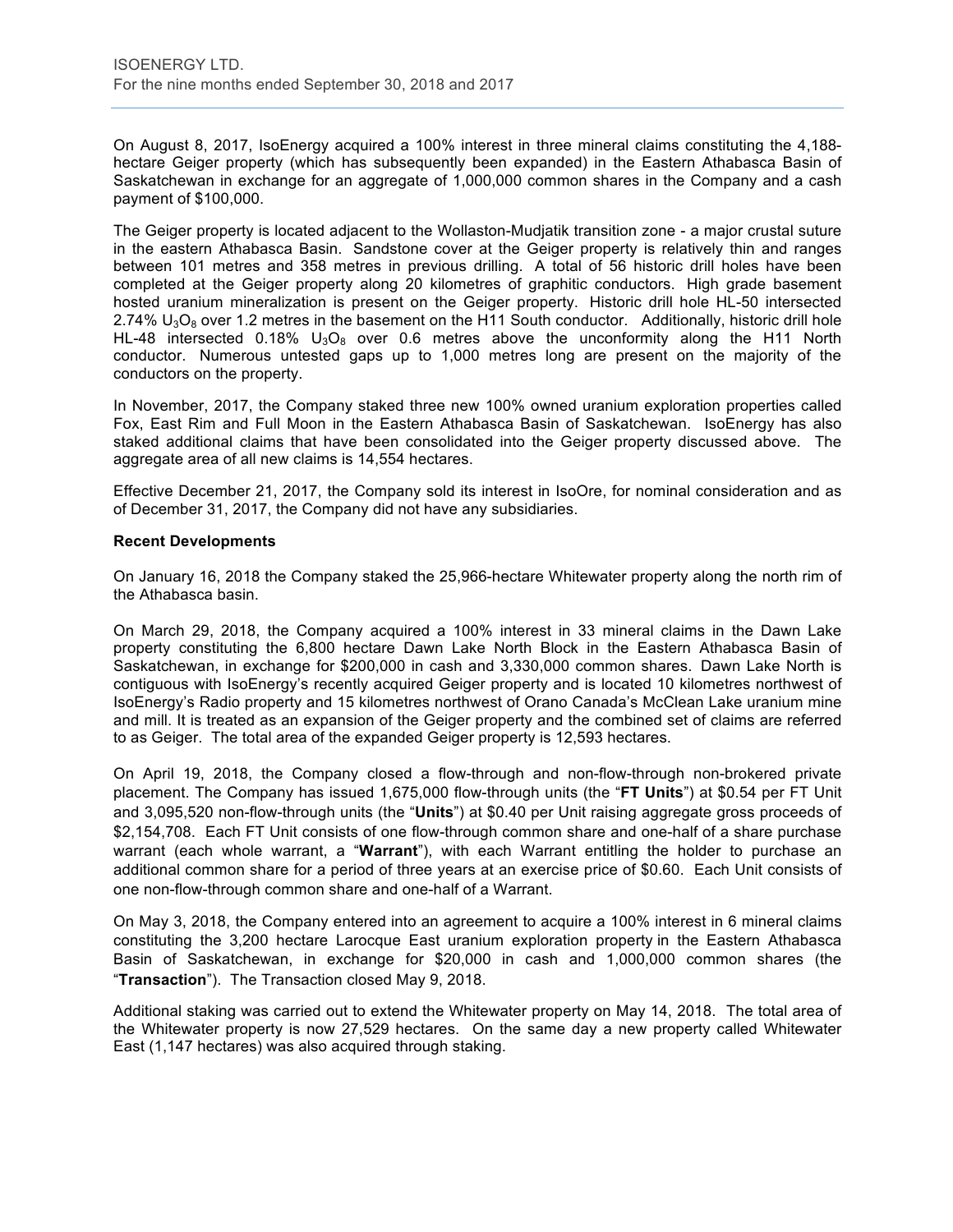# **Exploration and Evaluation Spending**

During the nine months ended September 30, 2018, IsoEnergy completed a winter drill program at the Geiger property and then completed a summer drill program at the Geiger property, which included one drill hole on the newly acquired Larocque East property.

|                                | Geiger      | Larocque<br>East | Other     | Total       |
|--------------------------------|-------------|------------------|-----------|-------------|
| <b>Drilling</b>                | \$970,350   | \$108,008        | \$1.411   | \$1,079,769 |
| Geological and geophysical     | 0           | 11,500           | 117.378   | 128.878     |
| <b>Labour and wages</b>        | 228,637     | 134,361          | 39,273    | 402,271     |
| <b>Geochemistry and assays</b> | 92,036      | 10.205           | 0         | 102,241     |
| Camp costs                     | 126,828     | 13,112           | 0         | 139,940     |
| <b>Travel and other</b>        | 43,789      | 9.549            | 32.414    | 85,752      |
| <b>Deficiency deposit</b>      | 0           | 62,339           | 0         | 62,339      |
| <b>Cash expenditures</b>       | 1.461.640   | 349.074          | 190.476   | 2.001.190   |
| Stock-based compensation       | 95,363      | 56,041           | 16,381    | 167,785     |
| <b>Depreciation</b>            | 8,250       | 1.970            | 1.076     | 11,296      |
| <b>Total expenditures</b>      | \$1,565,253 | \$407,085        | \$207.933 | \$2,180,271 |

During the year ended December 31, 2017, IsoEnergy actively explored three of its nine properties; Radio, Thorburn Lake and Madison, incurring an aggregate of \$2,775,049 of deferred exploration expenditures on its properties as set forth below.

|                                   | Radio         | <b>Thorburn</b><br>Lake | <b>Madison</b> | <b>Other</b> | Total            |
|-----------------------------------|---------------|-------------------------|----------------|--------------|------------------|
| <b>Drilling</b>                   | \$554,119     | 595.549<br>\$           | \$<br>383      | \$<br>18.045 | 1.168.096<br>\$. |
| <b>Geological and geophysical</b> |               | 274.683                 | 103.994        | (180)        | 378.497          |
| <b>Labour and wages</b>           | 114.222       | 141.320                 | 31,179         | 223,677      | 510,398          |
| <b>Geochemistry and assays</b>    | 74.410        | 68.725                  |                |              | 143,135          |
| Camp costs                        | 45,678        | 58,314                  | 22             | 6.589        | 110,603          |
| <b>Travel and other</b>           | 11,168        | 17,612                  | 2,189          | 41,429       | 72,398           |
| <b>Cash expenditures</b>          | 799,597       | 1,156,203               | 137.767        | 289.560      | 2,383,127        |
| Stock-based compensation          | 85.007        | 105.788                 | 19.920         | 146.760      | 357,475          |
| <b>Depreciation</b>               | 14,526        | 19,921                  |                |              | 34,447           |
| <b>Total expenditures</b>         | 899,130<br>\$ | \$1,281,912             | \$157,687      | \$436,320    | \$2,775,049      |

A description of these exploration activities during the nine months ended September 30, 2018 and the year ended December 31, 2017 is set forth below.

# Geiger and Larocque East Drilling – Summer 2018

IsoEnergy completed a program of summer helicopter supported drilling at the Geiger and the Larocque East properties in July, 2018. The program consisted of 2,366 metres of core drilling in seven drill holes at Geiger, followed by 550 metres of core drilling in one drill hole at Larocque East. At the Geiger property there were two main target areas in the general vicinity of the mineralization observed in winter 2018 drill holes GG18-08 and GG18-09, discussed below under *Geiger – Winter 2018*. None of the Geiger property summer 2018 drill holes were significantly mineralized.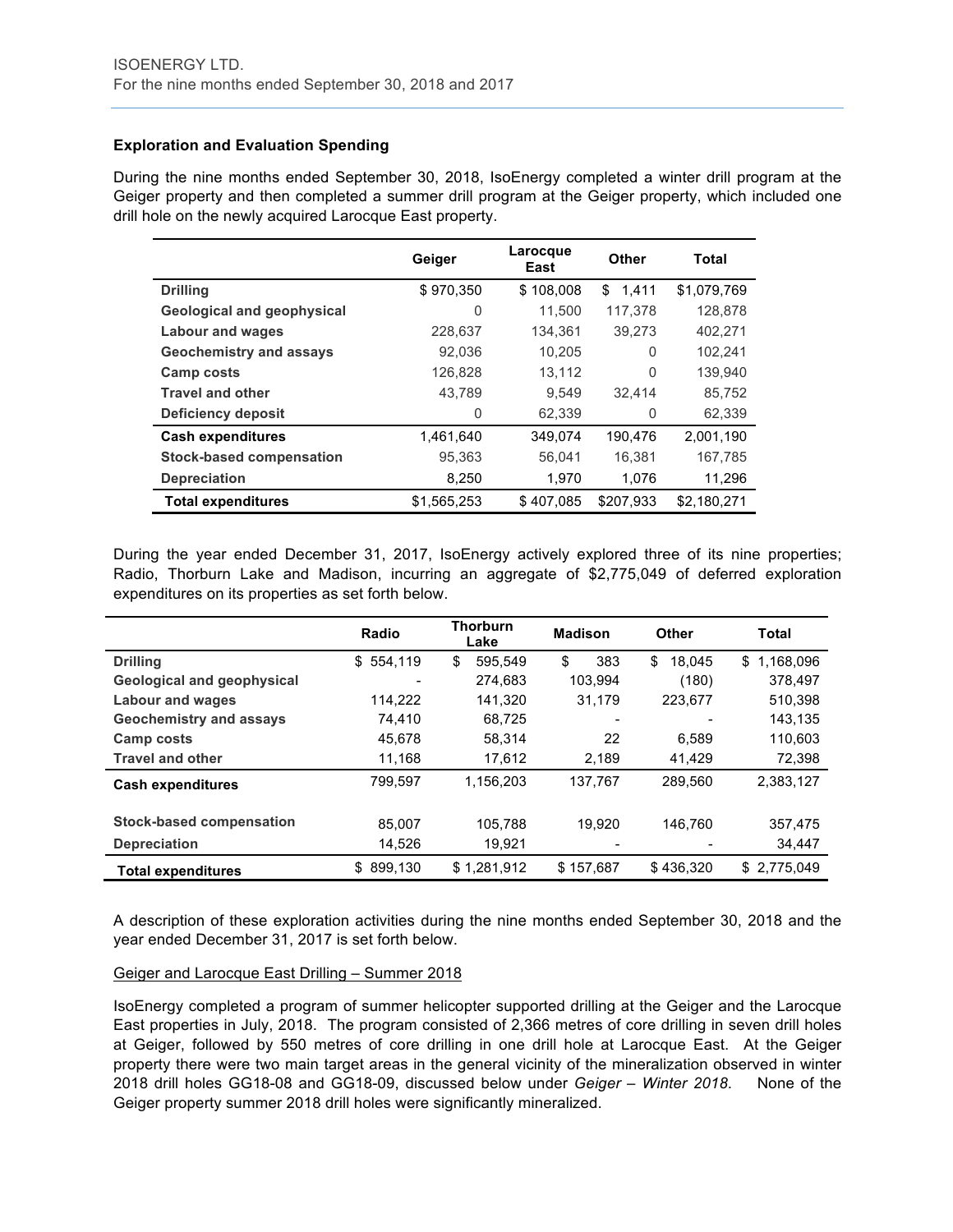One drill hole (the final drill hole of the summer program), LE18-01A, was completed near the western boundary of the Larocque East property and was significantly mineralized. This new discovery has been named the Hurricane Zone. Mineralization within a broad 8.5-metre-long interval of elevated radioactivity straddles the sub-Athabasca unconformity and consists of fracture controlled and disseminated pitchblende with hematite and clay from 338.5-347.0 metres. The mineralized intervals are summarized in Table 2. An off-scale subinterval from 345.0-346.0 metres that includes semi-massive pitchblende averages 6.45%  $U_3O_8$  over 1.0m. The highest assay was 0.5 metres of 8.20%  $U_3O_8$  from 345.0-345.5 metres.

#### **Table 2 – Radioactive Intervals**

| <b>Hole-ID</b> |       |       | From (m) To (m) Length (m) SPP2 cps $U_3O_8$ (%) |         |      |
|----------------|-------|-------|--------------------------------------------------|---------|------|
| LE18-01A 338.5 |       | 347.0 | 85                                               | >500    | 1.26 |
| includes       | 344.5 | 347.0 | 25                                               | >2500   | 3.58 |
| Includes       | 345.0 | 346.0 | 1 O                                              | >15,000 | 6.45 |

#### Geiger – Winter 2018

During the period January to March, 2018, IsoEnergy completed a program of core drilling at the Geiger property. Drilling totalled 3,411 metres in nine drill holes. A narrow zone of elevated radioactivity was intersected in drill hole GG18-08 and a thicker zone of elevated radioactivity was intersected in drill hole GG18-09. These are described in more detail below.

#### *Drill Hole GG18-08*

Elevated radioactivity in drill hole GG18-08 was intersected within basement pelitic gneiss, approximately 15 metres beneath the base of the Athabasca sandstone. The radioactive interval returned 2.0 metres  $(271.2-273.2 \text{ metres})$  of 0.11%  $U_3O_8$ , 2,227 ppm V, 580 ppm Ni, 407 ppm Co, and 1.5 g/t Ag. The interval includes 0.2 metres (271.2-271.4 metres) of 0.35%  $U_3O_8$ , 9,320 ppm V, 2,060 ppm Ni, 1,560 ppm Co, and 5.9 g/t Ag. Drill hole GG18-08 is a 50 metre step-out along-strike to the northeast from historic mineralized drill hole HL-76. HL-76 intersected 0.65% U3O8 over 0.1 metres in basement gneiss approximately 43 metres beneath the base of the Athabasca sandstone. GG18-08 is the furthest hole to the northeast along the northeast trending HL11S conductor. According to historical geophysical surveys, the HL11S conductor might extend up to 2.5 kilometres to the northeast beyond GG18-08.

#### *Drill Hole GG18-09*

Drill hole GG18-09 is located 1.7 kilometres southwest of drill hole GG18-08. The elevated radioactivity in GG18-09 is relatively thick and straddles the sub-Athabasca unconformity. Within the 19.3 metre interval of elevated radioactivity, a 15.0 metre interval (207.0 to 222.0 metres) averages 0.03% U3O8, 2,600 ppm Cu, 998 ppm Ni, 943 ppm Zn and 2.4 g/t Ag. This broad interval includes individual samples with up to 14,700 ppm Cu, 3,130 ppm Ni, 407 ppm Co, 3,670 ppm Zn and 6.4 g/t Ag. The zone of elevated radioactivity is associated with well developed and locally massive clay alteration and significant core loss. Drill hole GG18-09 is a 50 metre step-out along-strike to the southwest from historic mineralized drill hole HL-50. HL-50 intersected 2.7% U3O8 over 1.2 metres in basement gneiss just beneath the base of the Athabasca sandstone.

#### Radio - 2017

At the Radio property, drilling was carried out between January 17 and February 9, 2017 with two core rigs completing 10 drill holes totaling 3,913 metres. Eight of the 10 drill holes targeted a zone of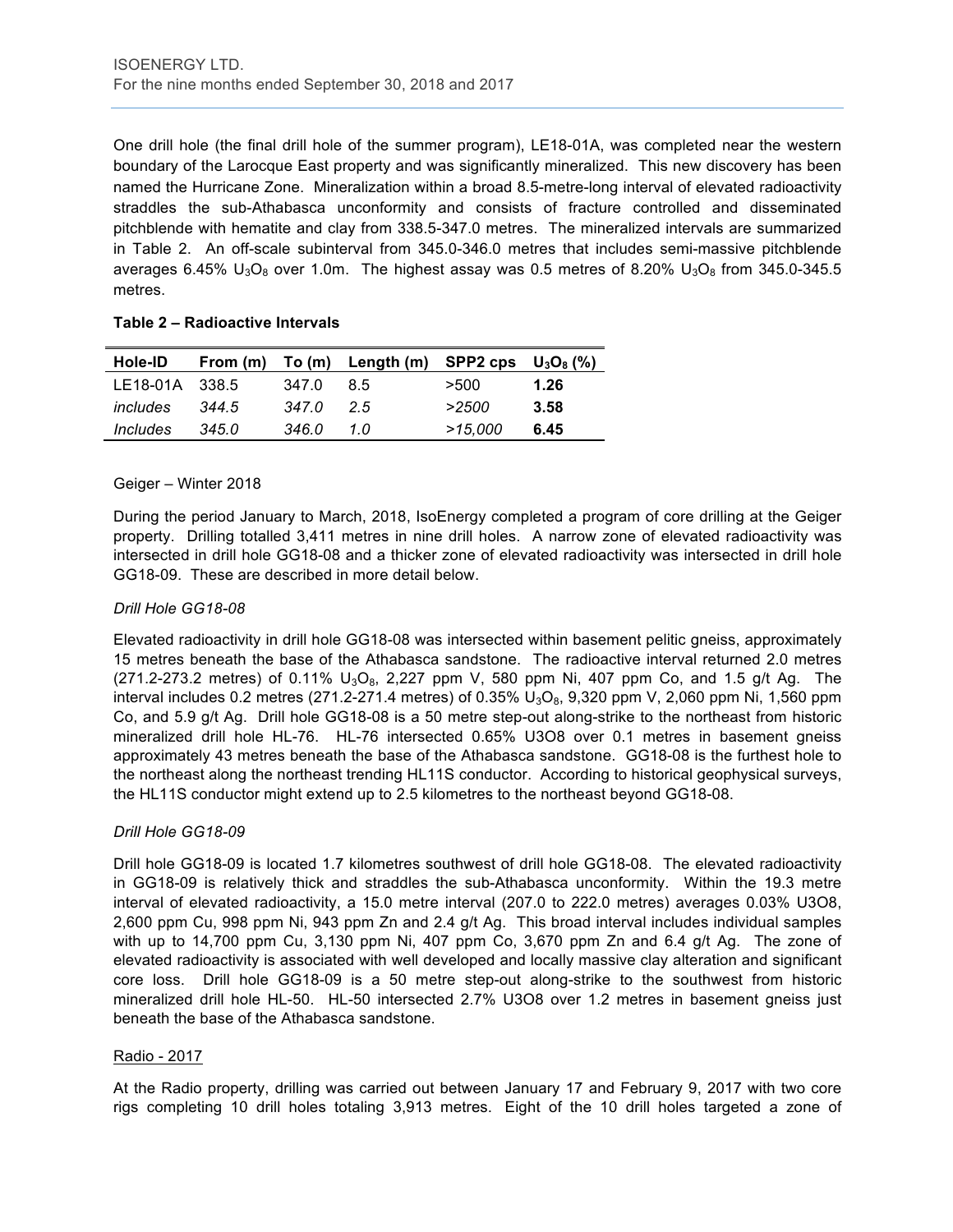basement clay alteration identified in 2016. Some of the drilling infilled gaps on sections tested in 2016, but most consisted of 200 metre step-outs along-strike or 50-100 metre step-outs up-dip and downdip. Drill hole RD17-27, a 50-metre step-out up-dip of 2016 drill hole RD16-21A, is the first drill hole at Radio to encounter elevated uranium geochemistry. It intersected 143 ppm uranium over 0.2 metres (240.5-240.7 metres) in a clay altered graphitic fault within the broader zone of basement clay alteration. Although the alteration zone was extended along strike to the northeast, it is waning in volume and intensity in that direction. As well, no significant basement alteration was observed in stepouts to the southwest. Additionally, one hole was drilled to complete a 2013 drill fence along the Roughrider trend, and another was completed on a DC-resistivity anomaly in the northern part of the property.

#### Thorburn Lake - 2017

In the first quarter of 2017, a total of 4,512 metres of drilling was completed in 10 drill holes at Thorburn Lake. The focus of the program was to evaluate extensions of the weakly mineralized zone drilled in 2016 along-strike to the northeast beneath lake ice, and to evaluate geophysical anomalies generated by a DC-resistivity geophysical program also completed in 2016. Depth to the sub-Athabasca unconformity at Thorburn Lake ranges from 290 to 350 metres. Although no significant mineralization was intersected, drill holes TBN17-21 and TBN17-28 extended favourable structure and graphitic units to the northeast. Additionally, coincident structure, alteration and anomalous uranium pathfinder element geochemistry in the sandstone of drill holes TBN-17-23 and TBN-17-27 suggests that they may have over-shot their optimal targets.

In the fourth quarter of 2017, a program of ground geophysics was completed. The program consisted of 49.5 line-kilometres of DC-Resistivity surveying on grid lines spaced 200 metres apart. This work extended coverage to the southwest of the area surveyed with DC-Resistivity in 2016 and was designed to initiate exploration on the western half of the property. Compilation and interpretation of the data with prior geophysical surveys has resulted in the identification of target areas that warrant drilling. The target areas are discrete resistivity low anomalies in the basement that coincide with magnetic lineaments. These features may represent areas of hydrothermal alteration along major structures that could be related to basement hosted uranium mineralization.

#### Madison - 2017

A total of 20 line-kilometres of DC-resistivity geophysical surveying was completed at the Madison property during the period from March 28th to April 21st, 2017. Results have been compiled and combined with the results of an airborne electromagnetic (VTEM) survey flown by NexGen in 2014. An interpretation of the combined datasets has resulted in the identification of several drilling targets, many of which are discrete VTEM anomalies coincident with DC-resistivity lows and/or magnetic lineaments.

#### **Outlook**

The Company intends to actively explore all of its projects as and when funds permit. The nature and extent of further exploration on any of the Company's properties however will depend on the results of completed exploration activities, an assessment of its recently acquired properties and the Company's financial resources.

As of the date hereof, the Company's exploration priorities are the Larocque East, Geiger, Thorburn Lake and Radio properties. Follow-up drilling is planned to extend the mineralization intersected in the recently completed drill program at the Larocque East property. Additional exploration drilling is also planned for several target areas at the Geiger property. Future work on the Thorburn Lake property will include followup drilling in the area of TBN17-23 and 27, drill evaluations of other geophysical anomalies generated in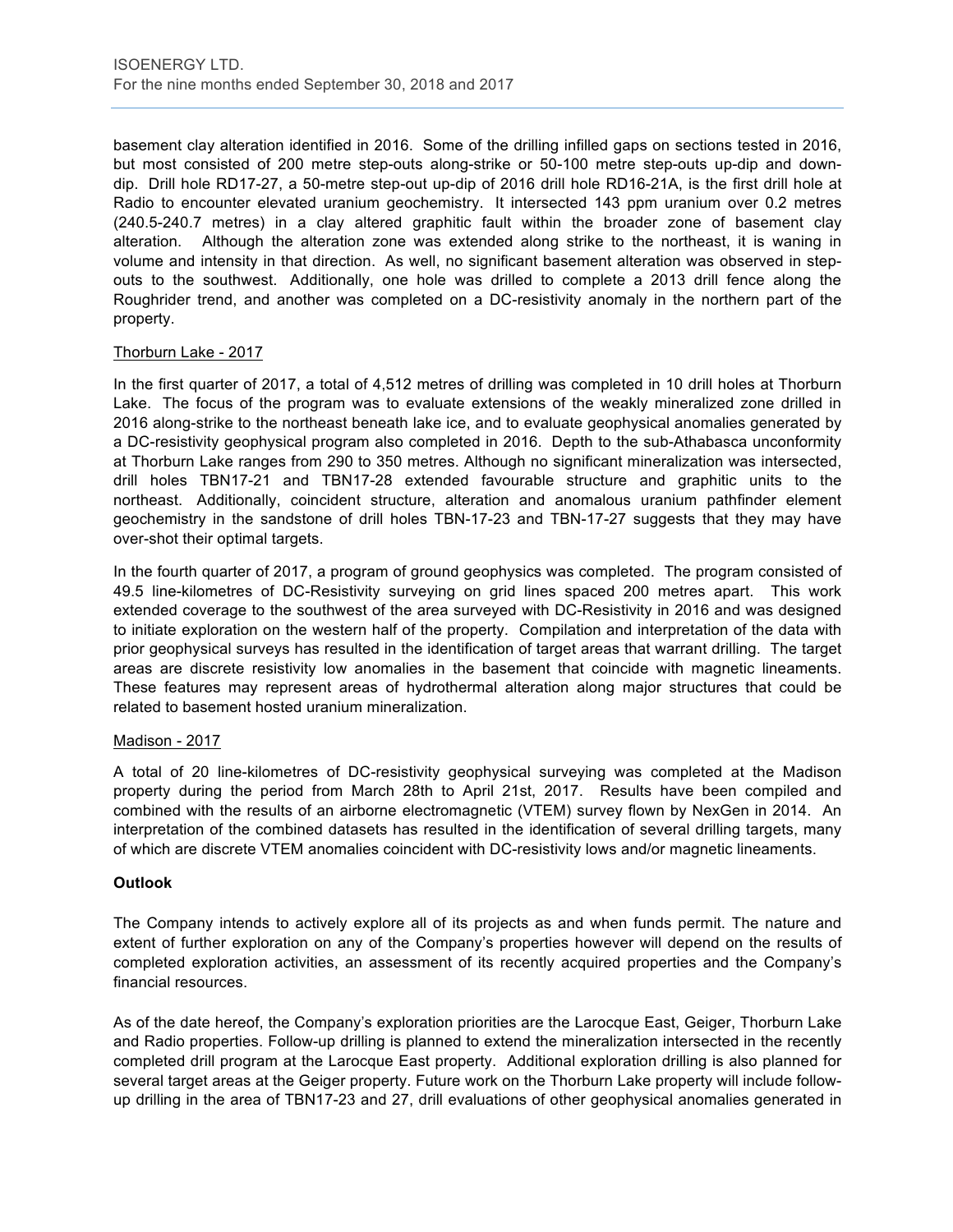2016 and geophysical anomalies generated by the survey recently completed in 2017. At Radio, additional drilling is required to continue to evaluate high priority geophysical targets on the property. Finally, airborne geophysical surveying is planned on its newly staked properties to aid in the development of drilling targets.

#### **SUMMARY OF QUARTERLY RESULTS**

The following information is derived from the Company's financial statements prepared in accordance with IFRS applicable to interim financial reporting including IAS 34. For all quarterly periods other than those ended December 31, the information below should be read in conjunction with the Company's interim financial statements for each of the past seven quarters.

Consistent with the preparation and presentation of the Annual Financial Statements, these unaudited quarterly results are presented in Canadian dollars.

|                                  | Sept. 30, | 2018         | <b>June 30,</b><br>2018 | <b>March</b><br>31.2018 | 2017 | Dec. 31,     | Sept. 30,<br>2017 | <b>June 30,</b><br>2017 | March 31,<br>2017 | Dec. 31,<br>2016 |
|----------------------------------|-----------|--------------|-------------------------|-------------------------|------|--------------|-------------------|-------------------------|-------------------|------------------|
| Revenue                          |           | Nil          | Nil                     | Nil                     |      | Nil          | Nil               | Nil                     | Nil               | Nil              |
| Loss                             |           | \$ (517,001) | \$ (255, 136)           | \$ (533,291)            |      | \$ (396,968) | \$ (616,982)      | \$ (657, 860)           | \$ (811,228)      | \$(1,889,543)    |
| <b>Basic loss</b><br>per share   | \$        | (0.01)       | \$<br>(0.01)            | \$<br>(0.01)            | \$   | (0.01)       | \$<br>(0.01)      | \$<br>(0.02)            | \$<br>(0.02)      | \$<br>(0.05)     |
| <b>Diluted loss</b><br>per share |           | (0.01)       | (0.01)                  | \$<br>(0.01)            |      | (0.01)       | (0.01)            | (0.02)                  | \$<br>(0.02)      | \$<br>(0.05)     |

IsoEnergy does not derive any revenue from its operations. Its primary focus is the acquisition, exploration and evaluation of mineral properties. As a result, the loss per period has fluctuated depending on the Company's activity level and periodic variances in certain items. Quarterly periods are therefore not comparable.

#### **LIQUIDITY AND CAPITAL RESOURCES**

IsoEnergy has no revenue-producing operations, earns only minimal interest income on cash, and is expected to have recurring operating losses. As at September 30, 2018, the Company had an accumulated deficit of \$6,335,462.

On April 19, 2018, the Company closed a flow-through and non-flow-through non-brokered private placements. The Company has issued 1,675,000 FT Units at \$0.54 per FT Unit and 3,125,520 Units at \$0.40 per Unit raising aggregate gross proceeds of \$2,154,708. Each FT Unit consists of one flowthrough common share and one-half of a share purchase warrant, with each Warrant entitling the holder to purchase an additional common share for a period of three years at an exercise price of \$0.60. Each Unit consists of one non-flow-through common share and one-half of a Warrant.

As at the date of this MD&A, the Company has approximately \$1.72 million in cash and \$1.78 in working capital.

As at the date hereof the Company has sufficient funds to finance its general and administrative costs for at least the next 12 months.

The Company's properties are in good standing with the applicable governmental authority until between November 3, 2019 and May 24, 2039 and the Company does not have any contractually imposed expenditure requirements.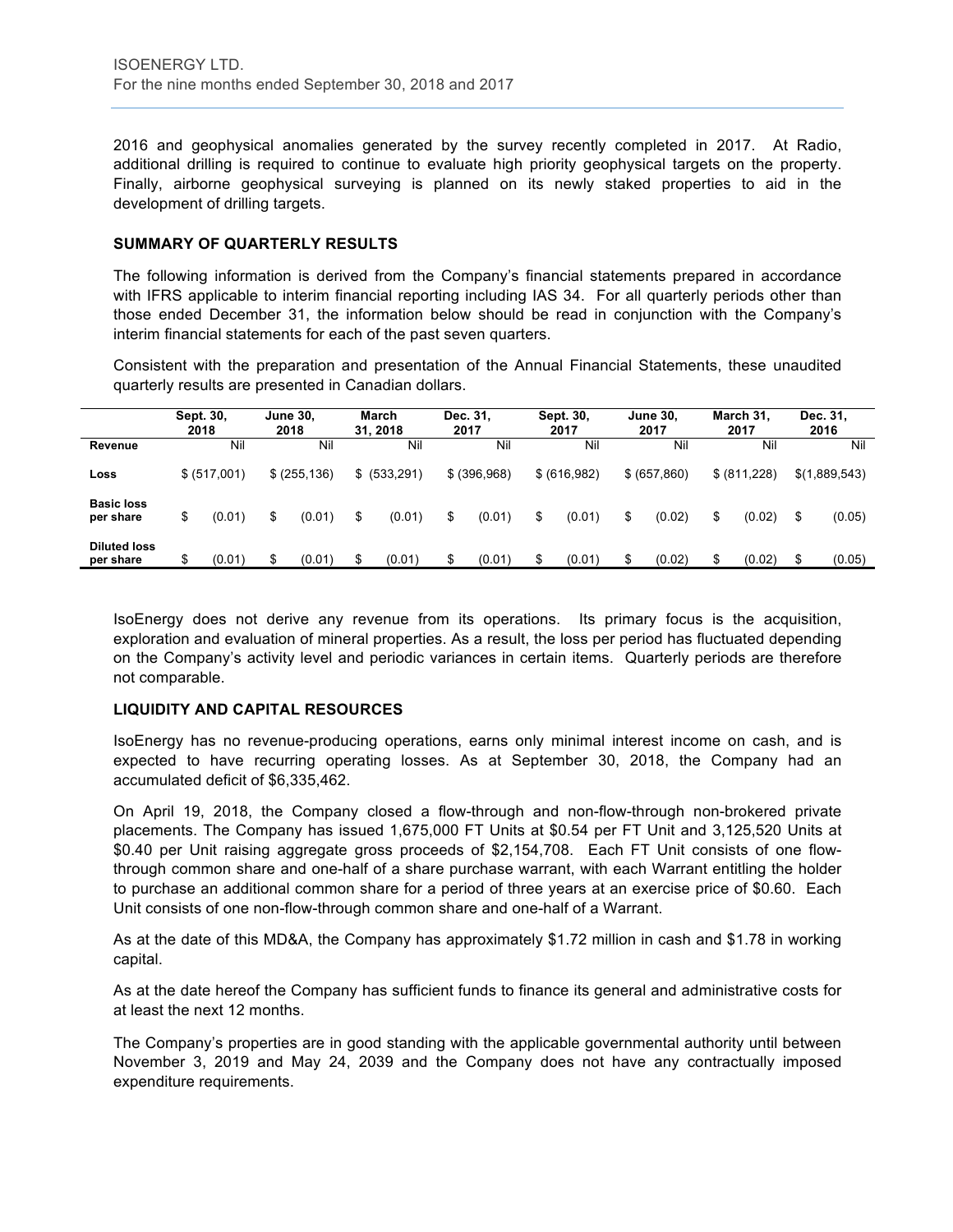Management will determine whether to accept any offer to finance weighing such things as the financing terms, the results of exploration, the Company's share price at the time and current market conditions, among others. Circumstances that could impair the Company's ability to raise additional funds include general economic conditions, the price of uranium and the other factors set forth under "Risk Factors" in the Company's AIF and above under "Industry and Economic Factors that May Affect the Business". A failure to obtain financing as and when required could require the Company to further reduce its exploration and corporate activity levels.

The Company has not paid any dividends and management does not expect that this will change in the near future.

Working capital is held almost entirely in cash, significantly reducing any liquidity risk of financial instruments held by IsoEnergy.

#### **OFF-BALANCE SHEET ARRANGEMENTS**

The Company had no off-balance sheet arrangements as at September 30, 2018 or as at the date hereof.

#### **TRANSACTIONS WITH RELATED PARTIES**

Except as noted below, the only transactions between the Company and related parties are transactions between the Company and its key management personnel. Key management personnel include those persons having authority and responsibility for planning, directing and controlling the activities of the Company as a whole. The Company has determined that key management personnel consists of executive and non-executive members of the Company's Board of Directors and corporate officers.

Key management personnel include those persons having authority and responsibility for planning, directing and controlling the activities of the Company as a whole. The Company has determined that key management personnel consists of executive and non-executive members of the Company's Board of Directors and corporate officers.

Remuneration attributed to key management personnel for the nine months ended September 30, 2018 is summarized as follows:

| Nine months ended September 30, 2018                        | <b>Short term</b><br>compensation | Share-based<br>compensation | Total        |
|-------------------------------------------------------------|-----------------------------------|-----------------------------|--------------|
| Expensed in the statement of loss and<br>comprehensive loss | 358.611                           | \$<br>305.442               | S<br>664,053 |
| Capitalized to exploration and evaluation assets            | 279.424                           | 125.576                     | 405,000      |
|                                                             | 638,035                           | 431.018                     | 1,069,053    |

Remuneration attributed to key management personnel for the nine months ended September 30, 2017 is summarized as follows:

| Nine months ended September 30, 2017                        |    | <b>Short term</b><br>compensation | Share-based<br>compensation | Total     |
|-------------------------------------------------------------|----|-----------------------------------|-----------------------------|-----------|
| Expensed in the statement of loss and<br>comprehensive loss | \$ | 426.825                           | \$<br>691.862               | 1,118,687 |
| Capitalized to exploration and evaluation assets            |    | 245.012                           | 266.497                     | 511,509   |
|                                                             | S  | 671.837                           | \$<br>958.359               | .630,196  |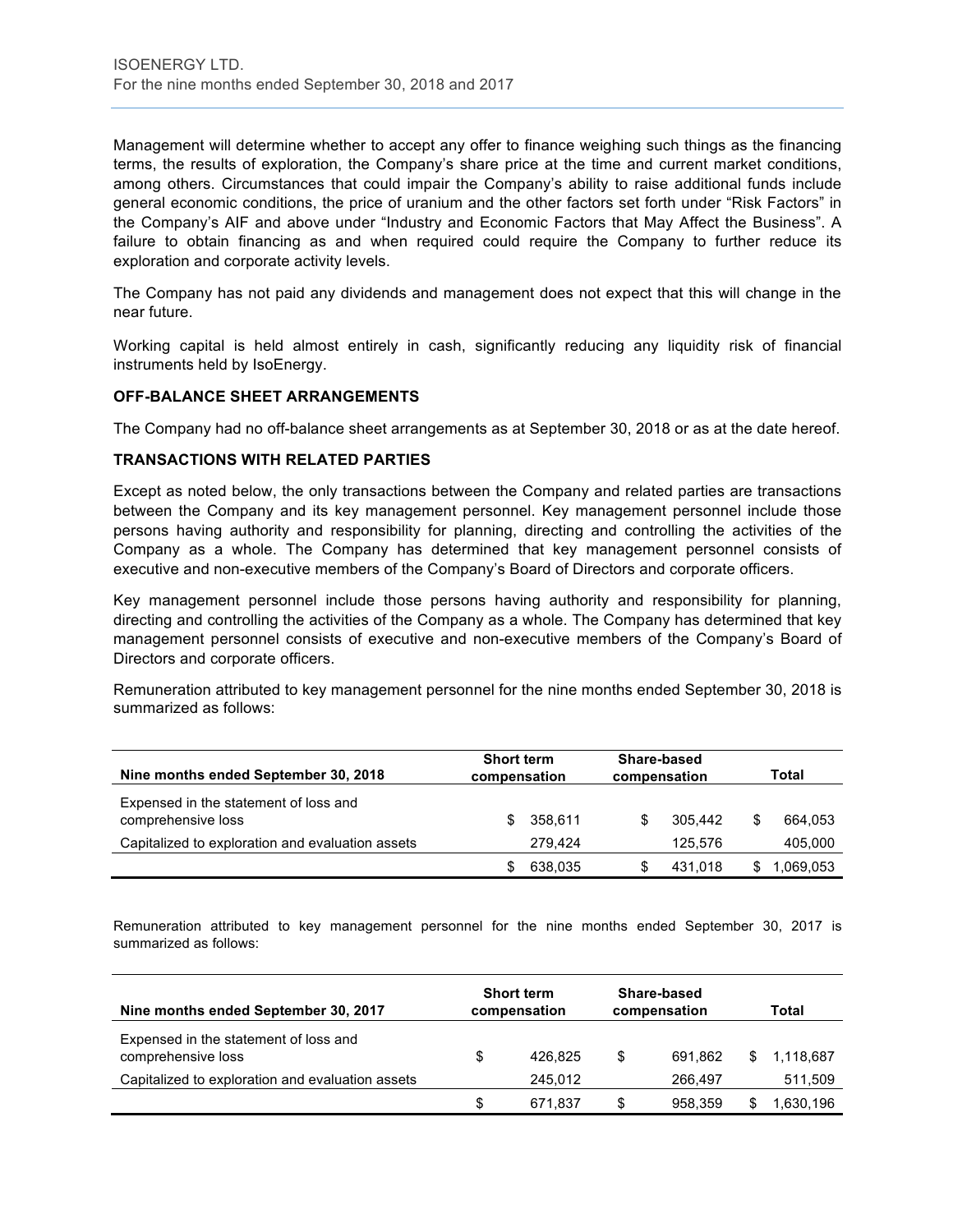As of September 30, 2018 and December 31, 2017 – \$nil was included in accounts payable and accrued liabilities owing to directors and officers for compensation.

During the nine months ended September 30, 2018 the Company leased some equipment from NexGen for \$6,267 (2017 – nil).

The Company charges office lease and administrative expenditures to NxGold Ltd. ("**NxGold**"), a company with officers and directors in common. During the nine months ended September 30, 2018, office lease and administrative expenditures billed to NxGold amounted to \$32,200, respectively (2017:nil). As at September 30, 2018, the Company was due \$nil from NxGold (December 31, 2017:nil).

#### **OUTSTANDING SHARE DATA**

The authorized capital of IsoEnergy consists of an unlimited number of common shares. As of November 5, 2018, there were 55,191,068 common shares outstanding and 5,020,000 stock options outstanding, each entitling the holder to purchase one common share of IsoEnergy at the prices set forth below.

Stock options outstanding at November 5, 2018 together with the expiry date and exercise price thereof are set forth below:

|                   | Exercise price | Number of options | Exercise price per |                  |
|-------------------|----------------|-------------------|--------------------|------------------|
| Number of options | per option     | exercisable       | option             | Expiry date      |
| 3,100,000         | \$1.00         | 3,100,000         | \$1.00             | October 25, 2021 |
| 100,000           | \$1.00         | 100,000           | \$1.00             | October 24, 2021 |
| 250.000           | \$1.00         | 166,666           | \$1.00             | January 4, 2022  |
| 50.000            | \$1.00         | 33.333            | \$1.00             | May 25, 2022     |
| 400,000           | \$0.57         | 133,331           | \$0.57             | January 8, 2023  |
| 1,120,000         | \$0.36         | 369,996           | \$0.36             | July 30, 2023    |
| 5.020.000         | \$0.82         | 3,903,326         | \$0.92             |                  |

As of November 5, 2018 the Company had 2,400,260 warrants outstanding with an exercise price of \$0.60 per warrant and an expiry of April 19, 2021.

#### **CRITICAL ACCOUNTING ESTIMATES**

The preparation of the financial statements requires management to make judgments, estimates and assumptions that affect the reported amounts of assets, liabilities and contingent liabilities at the date of the financial statements and the reported amounts of revenues and expenses during the reporting period. Estimates and assumptions are continuously evaluated and are based on management's experience and other factors, including expectations of future events that are believed to be reasonable in the circumstances. Uncertainty about these judgments, estimates and assumptions could result in a material adjustment to the carrying amount of the asset or liability affected in future periods.

Information about significant areas of estimation uncertainty considered by management in preparing the Annual Financial Statements is as follows:

#### *i. Impairment*

At the end of each financial reporting period the carrying amounts of the Company's non-financial assets are reviewed to determine whether there is any indication that those assets have suffered an impairment loss or reversal of previous impairment. Where such an indication exists, the recoverable amount of the asset is estimated in order to determine the extent of the impairment, if any. With respect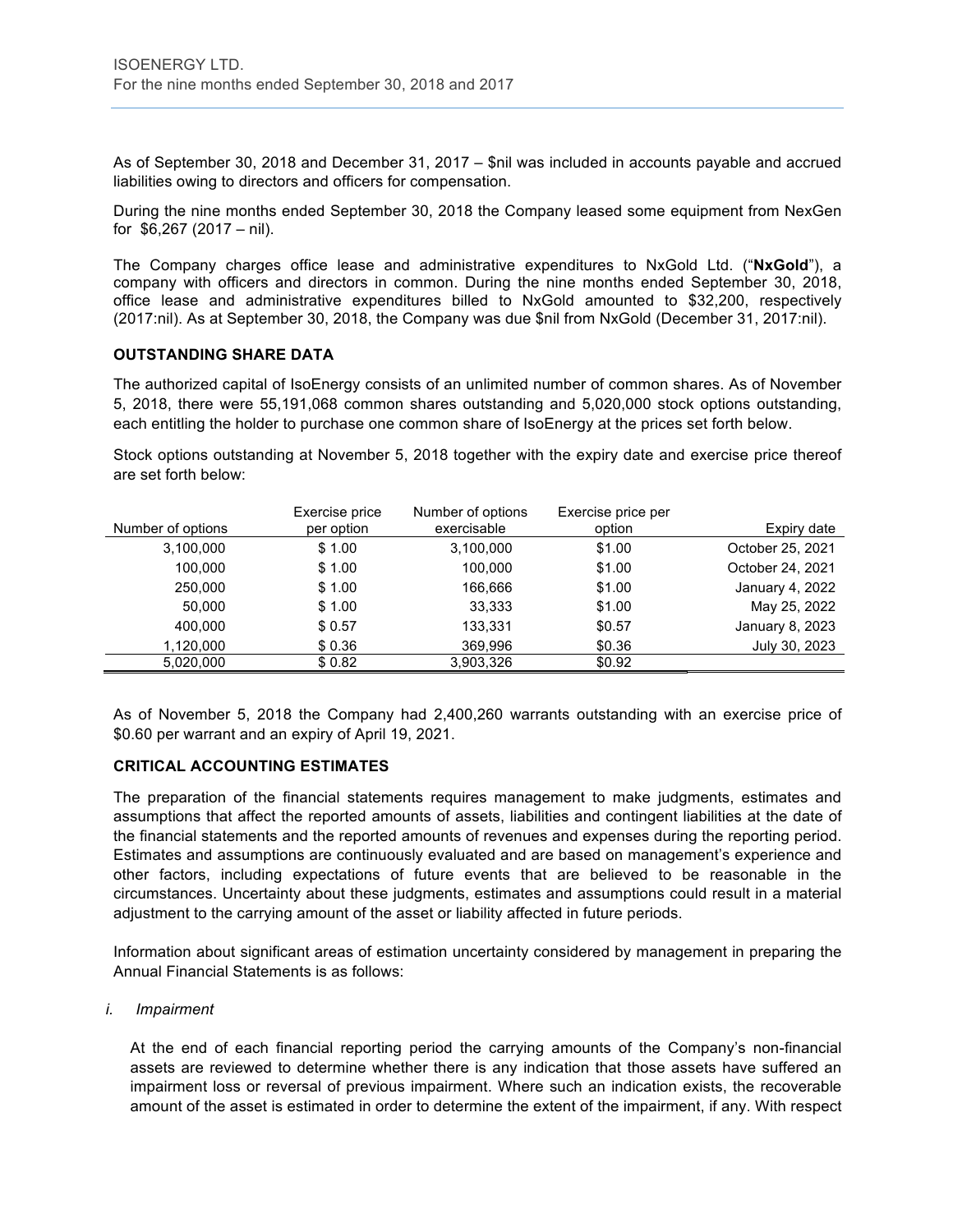to exploration and evaluation assets, the Company is required to make estimates and judgments about the future events and circumstances and whether the carrying amount of intangible exploration assets exceeds its recoverable amount. Recoverability depends on various factors, including the discovery of economically recoverable reserves, the ability of the Company to obtain the necessary financing to complete development and upon future profitable production or proceeds from the disposition of the exploration and evaluation assets themselves. Additionally, there are numerous geological, economic, environmental and regulatory factors and uncertainties that could impact management's assessment as to the overall viability of its properties or its ability to generate future cash flows necessary to cover or exceed the carrying value of the Company's exploration and evaluation assets.

#### *ii. Share-based payments*

The Company uses the Black-Scholes option pricing model to determine the fair value of options in order to calculate share-based payment expenses. The Black-Scholes model involves six key inputs to determine fair value of an option: risk-free interest rate, exercise price, market price at date of issue, expected dividend yield, expected life, and expected volatility. Certain of the inputs are estimates that involve considerable judgment and are, or could be, affected by significant factors that are out of the Company's control. The Company is also required to estimate the future forfeiture rate of options based on historical information in its calculation of share-based payment expenses.

#### **CHANGES IN ACCOUNTING POLICIES**

The accounting policies followed by the Company are set out in Note 4 to the audited financial statements for the year ended December 31, 2017 and have been consistently followed in preparation of these condensed consolidated interim financial statements except as noted below.

#### **New standards adopted:**

The Company reviewed certain new standards were issued by IAS board that are mandatory for accounting periods beginning on or after January 1, 2018. These standards are listed below and had no impact on the Company.

IFRS 9 – *Financial Instruments* is a new standard that replaced IAS 39 – *Financial Instruments:recognition and Measurement* for classification and measurement of financial instruments.

IFRS 2 – *Share-based payments* is an amended standard to clarify how to account for certain types of share-based payment transactions. The amendments provide for the effects of vesting and non-vesting conditions on the measurement of cash-settled share-based payments, share-based payment transactions with a net settlement feature for withholding tax obligations, and a modification to the terms and conditions of a share-based payment that changes the classification of the transaction from cash-settled to equity-settled.

#### **Future accounting pronouncements:**

The following standard has not been adopted by the Company and is being evaluated:

IFRS 16 – *Leases* is a new standard that will replace IAS 17 - *Leases* for the accounting and measurement of leases with a term of more than 12 months, effective for annual periods beginning on or after January 1, 2019. While the Company is currently finaliazing the analysis, other than the recognition of the lease premises on the balance sheet, the Company does not currently expect the standard to have a material impact on its financial statements.

#### **CAPITAL MANAGEMENT**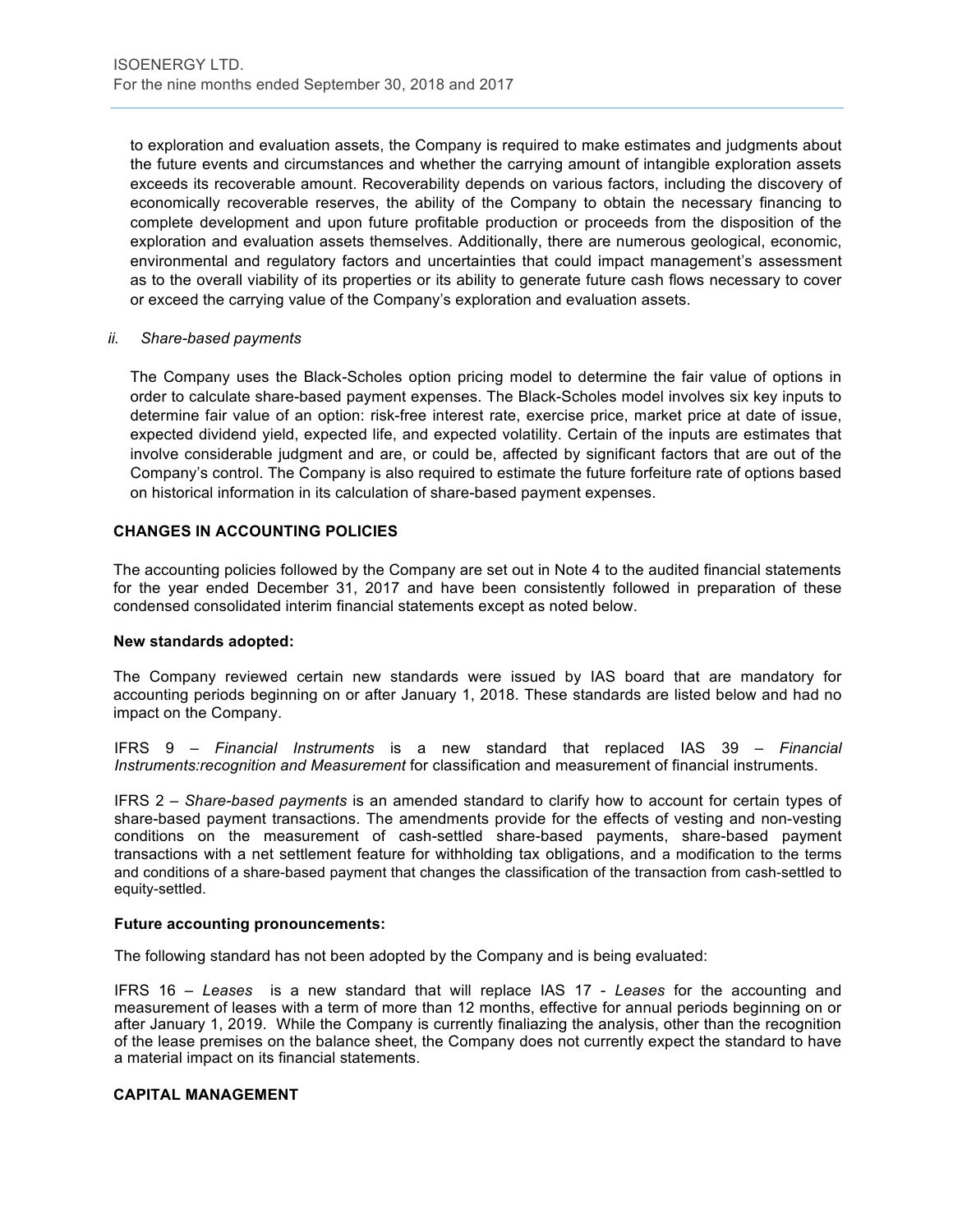The Company manages its capital structure and makes adjustments to it, based on the funds available to the Company, in order to support the acquisition, exploration and evaluation of assets. The Board does not impose quantitative return on capital criteria for management, but rather relies on the expertise of the Company's management to sustain the future development of the business.

In the management of capital, the Company considers all types of equity and is dependent on third party financing, whether through debt, equity, or other means. The properties in which the Company currently has an interest are in the exploration stage. As such the Company, has historically relied on the equity markets to fund its activities. The Company will continue to assess new properties and seek to acquire an interest in additional properties if it determines that there is sufficient geologic or economic potential and if it has adequate financial resources to do so.

Although the Company has been successful in raising funds to date, there is no assurance that the Company will be successful in obtaining required financing in the future or that such financing will be available on terms acceptable to the Company.

Management reviews its capital management approach on an ongoing basis and believes that this approach, given the relative size of the Company, is reasonable. The Company is not subject to externally imposed capital requirements. There were no changes in the Company's approach to capital management during the period.

#### **FINANCIAL INSTRUMENTS**

The Company's financial instruments consist of cash, amounts receivable, accounts payable and accrued liabilities.

The fair values of the Company's financial instruments approximate their carrying value, due to their short-term maturities or liquidity. The Company's cash and amounts receivable are classified as loans and receivables and are initially recorded at fair value and subsequently at amortized cost with accrued interest recorded in accounts receivable.

#### **Financial instrument risk exposure**

As at September 30, 2018, the Company's financial instrument risk exposure and impact thereof on the Company's financial instruments is summarized below:

#### (a) **Credit Risk**

Credit risk is the risk that one party to a financial instrument will fail to discharge an obligation and cause the other party to incur a financial loss. As at September 30, 2018, the Company has cash on deposit with a large Canadian bank. Credit risk is concentrated as a significant amount of the Company's cash and cash equivalents is held at one financial institution. Management believes the risk of loss to be remote. The Company's amounts receivable consists of input tax credits receivable from the Government of Canada and interest accrued on cash equivalents. Accordingly, the Company does not believe it is subject to significant credit risk.

#### (b) **Liquidity Risk**

Liquidity risk is the risk that an entity will encounter difficulty in raising funds to meet its obligations under financial instruments. The Company manages liquidity risk by maintaining sufficient cash balances. Liquidity requirements are managed based on expected cash flows to ensure that there is sufficient capital to meet short-term obligations. As at September 30, 2018, the Company had a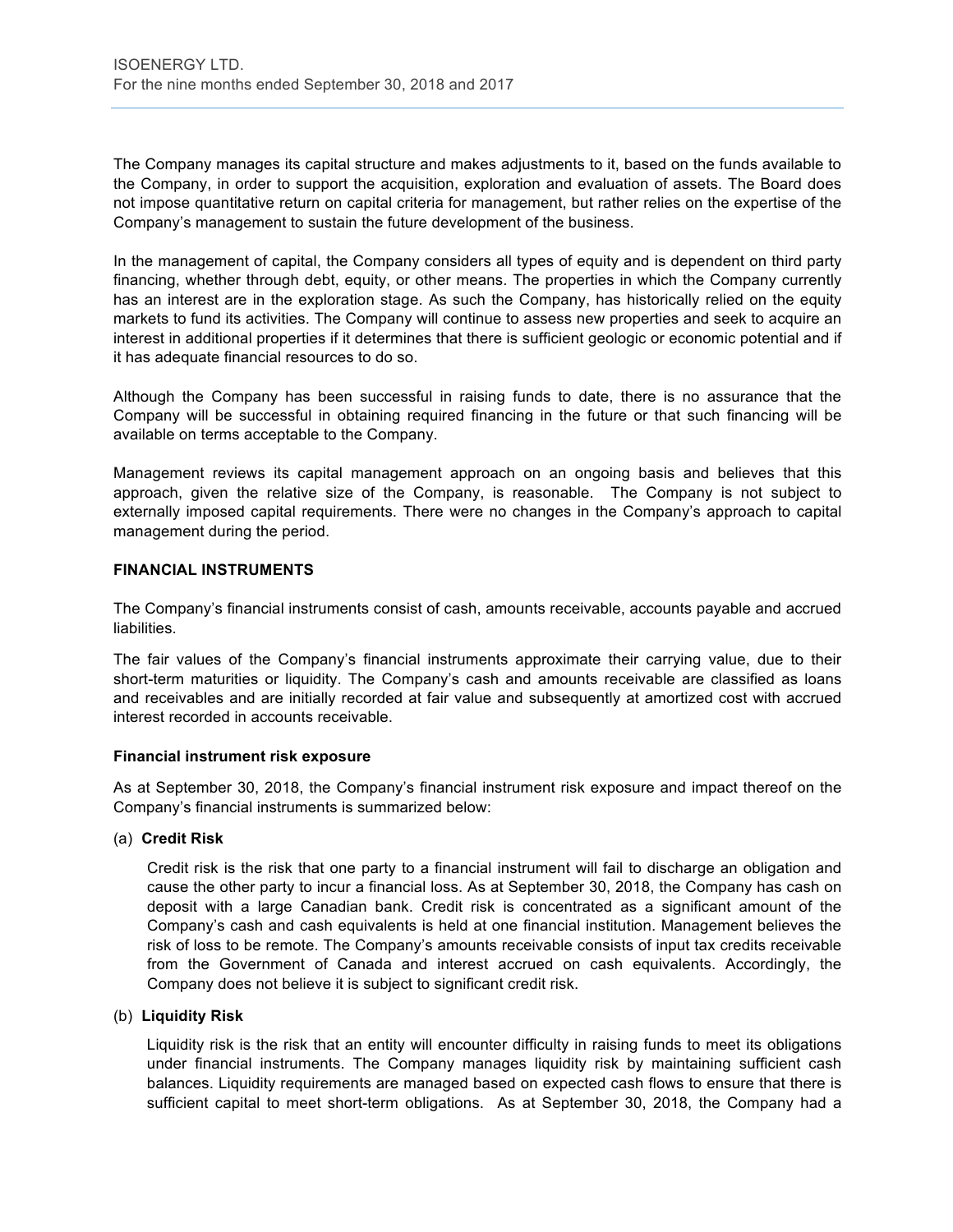working capital balance of \$1,898,346, including cash of \$1,858,594.

#### (c) **Market Risk**

Market risk is the risk of loss that may arise from changes in market factors such as interest rates, foreign exchange rates and commodity and equity prices.

#### (i) **Interest Rate Risk**

Interest rate risk is the risk that the future cash flows from a financial instrument will fluctuate due to changes in market interest rates. The Company holds its cash in bank accounts that earn variable interest rates. Due to the short-term nature of these financial instruments, fluctuations in market rates do not have a significant impact on the estimated fair value of the Company's cash and cash equivalent balances as of September 30, 2018.

# (ii) **Foreign Currency Risk**

The functional currency of the Company is the Canadian dollar. Currency transaction risk and currency translation risk is the risk that fluctuations of the Canadian dollar in relation to other currencies may impact the fair value of financial assets, liabilities and operating results. As of September 30, 2018, the Company had no financial assets and liabilities that were subject to currency translation risk. The Company maintains a Canadian dollar bank account in Canada.

# (iii) **Price Risk**

The Company is exposed to price risk with respect to commodity and equity prices. Equity price risk is defined as the potential adverse impact of movements in individual equity prices or general movements in the level of the stock market on the Company's financial performance. Commodity price risk is defined as the potential adverse impact of commodity price movements and volatilities on financial performance and economic value. Future declines in commodity prices may impact the valuation of long-lived assets. The Company closely monitors the commodity prices of uranium, individual equity movements, and the stock market. 

#### **RISK FACTORS**

The operations of the Company are speculative due to the high-risk nature of its business which is the exploration of mineral properties. For a comprehensive list of the risks and uncertainties facing the Company, please see "Risk Factors" in the Company's Annual Information Fomr for the period ended December 31, 2017 and the "Industry and Economic Factors that May Affect the Business" included above the the Overall Performance section of this MD&A. These are not the only risks and uncertainties that Iso faces. Additional risks and uncertainties not presently known to the Company or that the Company currently considers immaterial may also impair its business operations. These risk factors could materially affect the Company's future operating results and could cause actual events to differ materially from those described in forward-looking statements relating to the Company.

# **SEGMENT INFORMATION**

The Company operates in one reportable segment, being the acquisition, exploration and development of uranium properties. All of the Company's non-current assets are located in Canada.

# **ADDITIONAL DISCLOSURE FOR VENTURE ISSUERS WITHOUT SIGNIFICANT REVENUE**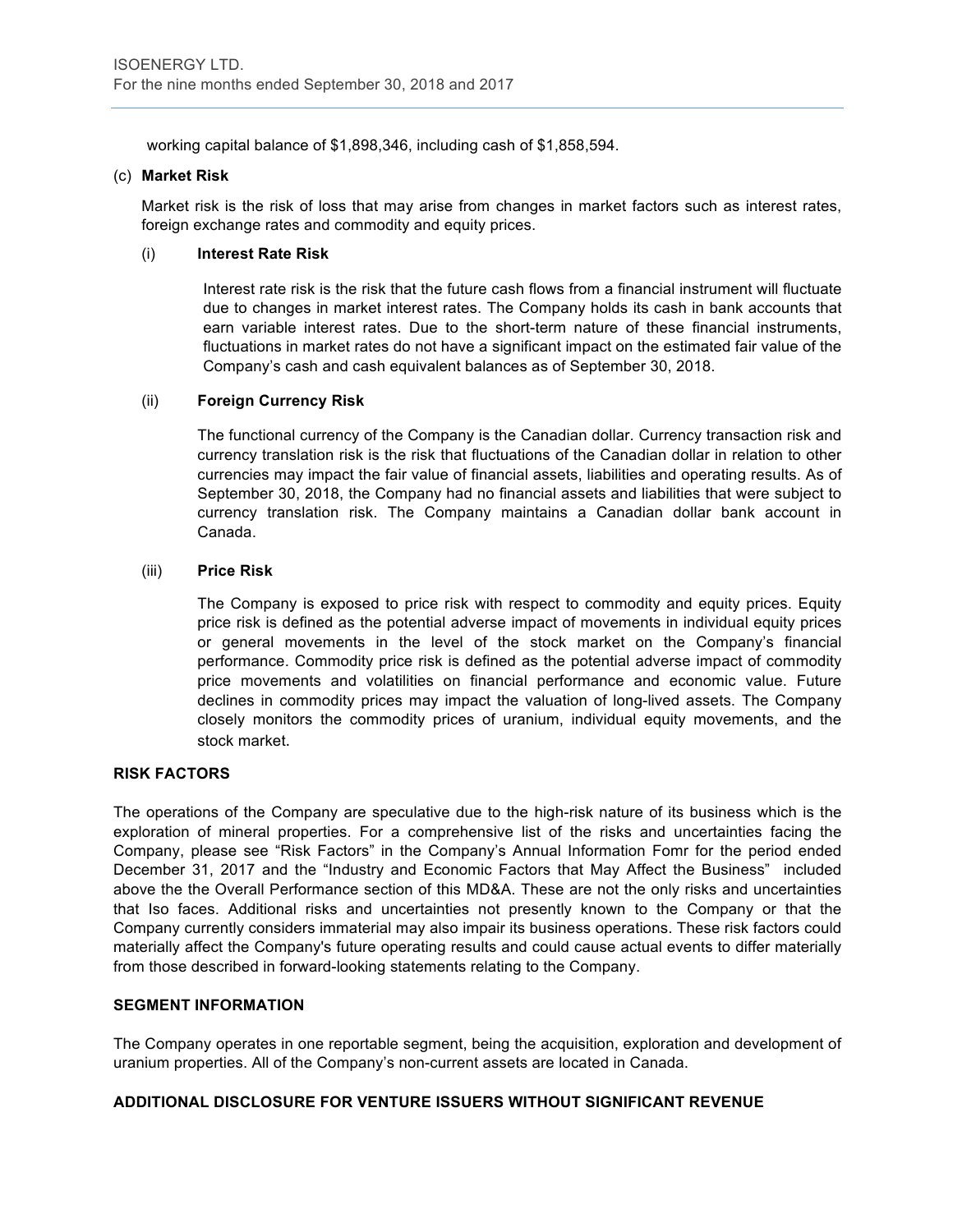Additional disclosure concerning IsoEnergy 's general and administrative expenses and exploration and evaluation expenses and assets is set forth above under "*Results of Operations*" and in the Company's statement of loss and comprehensive loss contained in its Interim Financial Statements for the three and nine months ended September 30, 2018 and 2017, which is available on IsoEnergy 's website or on its profile at www.sedar.com.

#### **NOTE REGARDING FORWARD-LOOKING INFORMATION**

*This MD&A contains "forward-looking statements" (also referred to as "forward-looking information")*  within the meaning of applicable Canadian securities legislation. All statements, other than statements of *historical facts, included in this MD&A that address activities, events or developments that IsoEnergy expects or anticipates will or may occur in the future, including, without limitation, statements about the future exploration activities; sources, and proposed uses, of funds; capital and operating cost estimates, including general and administrative expenses; expectations regarding the ability to raise capital for future activities; and other such matters are forward-looking statements. When used in this MD&A, the words "estimate", "plan", "anticipate", "expect", "intend", "believe" and similar expressions are intended to identify forward-looking statements.* 

*Forward-looking information and statements are based on the then current expectations, beliefs, assumptions, estimates and forecasts about IsoEnergy 's business and the industry and markets in which it operates. Forward-looking information and statements are made based upon certain assumptions and other important factors that could cause the actual results, performances or achievements of IsoEnergy to be materially different from future results, performances or achievements expressed or implied by such information or statements. Such information and statements are based on numerous assumptions including, among others, that the results of planned exploration activities are as anticipated, the price of uranium, the anticipated cost of planned exploration activities, that general business and economic conditions will not change in a material adverse manner, that financing will be available if and when needed on reasonable terms and that third party contractors, equipment, supplies and governmental and other approvals required to conduct IsoEnergy 's planned exploration activities will be available on reasonable terms and in a timely manner.* 

*Forward-looking information and statements involve known and unknown risks, uncertainties and other*  factors which may cause the actual results, performance or achievements of IsoEnergy to be materially *different from any future results, performance or achievements expressed or implied by such forwardlooking statements. Such factors include, among others, risks related to the negative operating cash flow*  and dependence on third party financing; the uncertainty of additional financing; the limited operating *history of IsoEnergy ; the lack of known mineral resources or reserves; the influence of a large shareholder; alternate sources of energy and uranium prices; aboriginal title and consultation issues; risks related to exploration activities generally; reliance upon key management and other personnel; title to properties; uninsurable risks; conflicts of interest; permits and licences; environmental and other regulatory requirements; political regulatory risks; competition; and the volatility of share prices, all as more particularly described in the "Risk Factors" above.* 

*Although IsoEnergy has attempted to identify important factors that could cause actual results to differ materially, there may be other factors that cause results not to be as anticipated, estimated or intended. There can be no assurance that such statements will prove to be accurate as actual results and future events could differ materially from those anticipated in such statements. Accordingly, readers should not place undue reliance on forward-looking statements.*